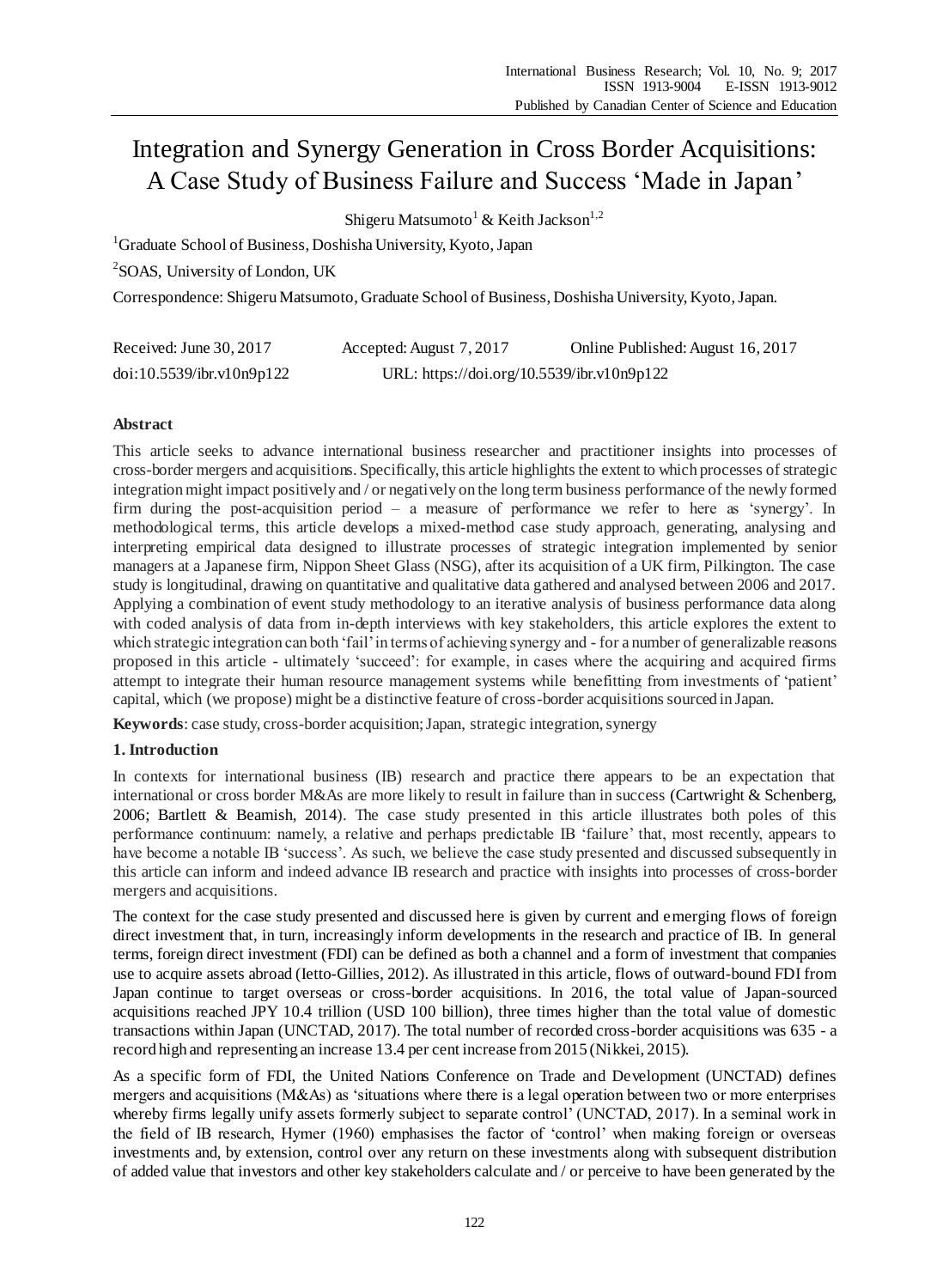investment. The emphasis given to 'control' becomes strategically relevant when firm or companies seeking assets abroad identify and consider the option of either 'merging' with a foreign company – for example, offering some legal and / or strategic share of control – or of 'acquiring' a foreign company, where the structure of ownership allows for a greater degree of strategic control over the newly formed (post-acquisition) company. The extent to which control might be interpreted differently according to factors such as source of investment (Japan), size of organisation (NSG in relation to Pilkington) and implied / expressed 'strategic intent' (Pucik, Björkman, Evans & Stahl, 2011) are subject to critical discussion in this article.

Overall, this article highlights the extent to which processes of strategic integration might impact positively and / or negatively on the long-term business performance or synergistic achievements of the newly formed firm during the post-acquisition period. Finally, the article explores the extent to which the evidence for synergy being achieved (or not) through targeted processes of strategic integration in the NSG-Pilkington case might be generalised to other contexts for IB practice and research. There are limitations of this single case study approaches but this paper contributes to identify insight of cross border acquisitions. We plan to conduct more comparative data and transaction case analysis between Europe and Japan in our future research in order to provide more details to measure of achieving cross border synergy.

### **2. Literature Review**

In order to develop a conceptual basis for the case study forming the core of this article, and by extension for the choices of research methods that we combined to produce the case study, we offer now a brief review of literature relevant to the two core IB concepts highlighted and linked in this article: namely, 'synergy' and 'strategic integration' in contexts for cross-border acquisitions sourced in Japan.

### *2.1 Synergy*

In contexts for FDI in the form of company acquisitions, a shorthand equation for 'synergy' as a strategic aspiration or intent can be expressed as '1 + 1 = 3', whereby '1' (value of the acquiring company) plus '1' (value of the acquired company) are calculated eventually to equal '3' or more (Marks & Mirvis, 1998). Goold and Campbell (1998) identify six company-specific assets that might be 'synergized' post-acquisition: 'know-how' such as local market knowledge; 'tangible resources' such as production equipment and distribution facilities; 'negotiating power' such as leverage in negotiating delivery terms with suppliers; 'coordinated strategies', whereby each company might reduce risk by becoming market allies rather than rivals; 'vertical integration', whereby the flow of products or services across a company's 'value chain' (Porter, 1985) might be combined and thereby reduce costs and improve efficiency. The sixth potential source of synergy proposed by Goold and Campbell (1998) is 'combined business creation', whereby the newly formed post-acquisition company is able to combine sufficient resources towards forming or developing new businesses - or, as illustrated in the case study presented in this article, developing and expressing new ways of *engaging* in international business.

Drawing on Terjesen (2016) and on Bamford, Ernst and Fubini, (2004), measurable benefits from synergies between firms that form strategic alliances such as joint ventures (JVs) international joint ventures (IJVs) and (as discussed here) M&As include:

• Consolidation value derived from deep combination of existing businesses

Skills / knowledge transfer value derived from the transfer of some key skills and knowledge from one partner to the other partner

• Coordination value derived from leveraging the complementary capabilities of all participating partners

• New business value derived from combining existing capabilities to create new growth: for example, by developing position in existing or new markets.

Sirower (1997) defines 'synergy' as 'the increase in performance of the combined firm over what the two firms are already expected or required to accomplish as independent firms'. As we illustrate in this article, one major challenge facing managers engaged in negotiating cross-border alliances is identifying boundaries for strategic 'independence' as opposed (for example) to strategic control during processes of integrating two or more companies. Each entity requires the other in order (firstly) to survive and (subsequently) to remain competitive (Bartlett & Beamish, 2014).

There are generally two types of approaches to generate increased performance or 'synergy' after acquisition: one targets economies-of-scale; the other economies-of-scope. Reducing operating costs by rationalizing duplicated plants, distribution channels, and/or back office operations is typical when leveraging economies-of-scale (Matsumoto, 2017). To illustrate, researching patterns of M&A activities in the United States of America, Maksimovic, Phillips and Prabhala (2011) identified how 27 per cent of acquired plant was sold off and 19 per cent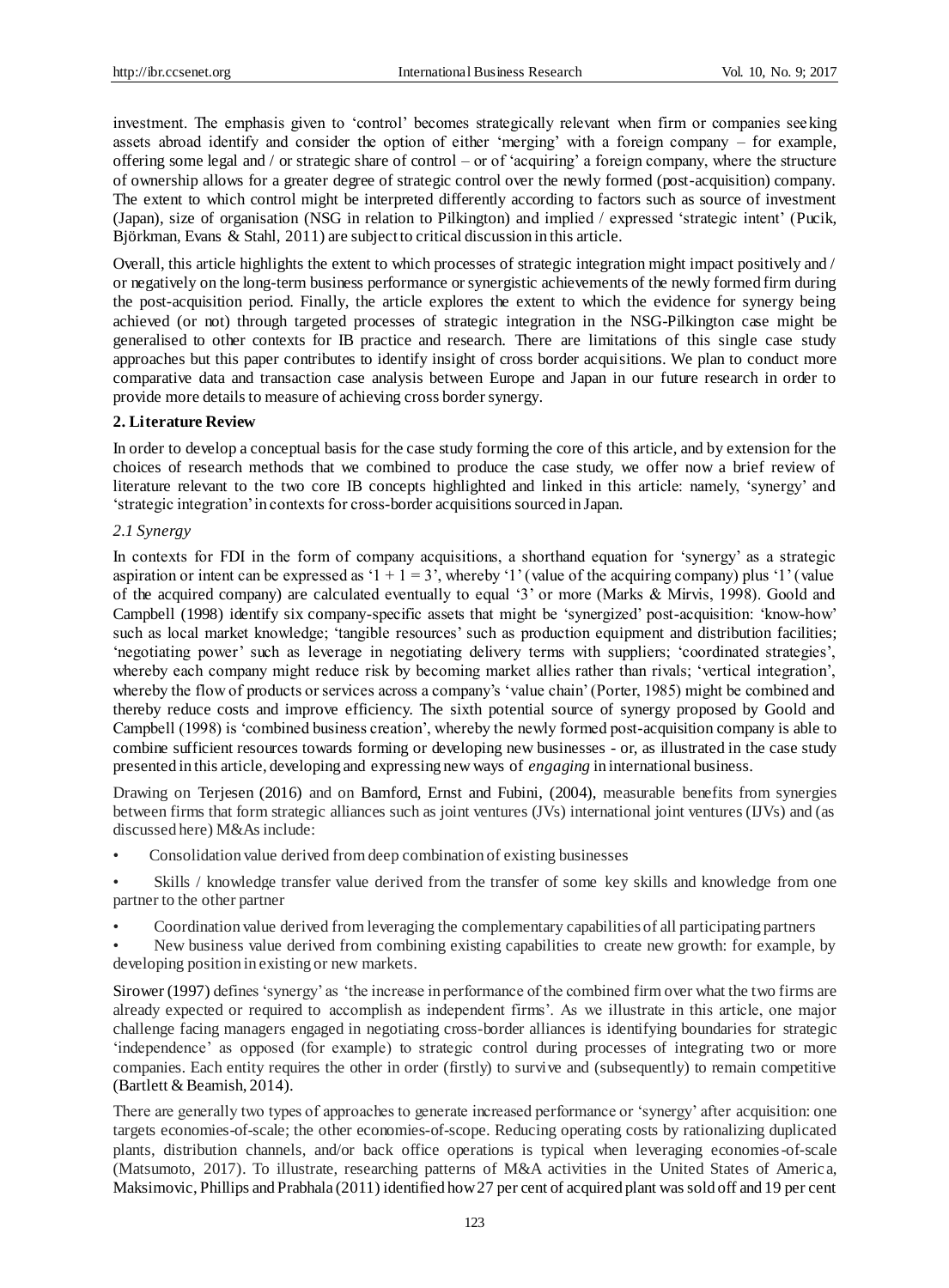closed down within three years after the transaction; 30 per cent were sold and 27 per cent were closed within five years. Acquiring a company with similar profile and resource structures to the acquirer tends to target economies-of-scale. With this type of acquisition, acquires can receive efficiency gains and market power enhancements by achieving monopoly-like conditions. However, this type of acquisition is unlikely to create sustainable competitive advantages. For example, when Exxon acquired Mobil, the acquirer's already substantial market power was increased; however, there is little evidence of added value beyond efficiency. On the other hand, acquiring firms with different but complementary resources provides the opportunity for significant amounts of value- creating synergy, although achieving it is challenging (Harrison. J., M. Hitt, R. Hoskinsson, & D. Ireland (2001).

#### *2.2 Strategic Integration*

One common approach towards achieving post-acquisition synergy is to invest in processes of 'strategic integration'. Drawing on Burgelman (2001, 2005), these integration processes can be observed and described as patterns of management thinking and decision-making that, in sum, appear to represent a systematic and co-ordinated attempt by senior managers to combine and align resources and competencies from across business units in existing and (through acquisition) newly-formed companies: as we shall see, in the case of NSG's acquisition of Pilkington, the more 'globally minded' management styles of the acquired company were targeted for transfer back into the acquiring company. The synergy that might emerge over time as a measurable and / or perceptible return on investments in strategic integration can be identified in (for example) new and emergent combinations of resources such as capital, market reach, organisational knowledge and technology-based assets such as internationally co-ordinated and efficiently functioning IT systems. As we illustrate subsequently in our case study, synergy in terms of enhanced human capital / resources appears key towards sustaining any performance improvements gained: for example, an enhancement of competencies among core staff, including leadership and international business agility and effectiveness.

Re-invoking notions of strategic control in contexts for such acquisitions, the initiative for investing in processes of integration can be expected to lie with the acquiring company. Correspondingly, and echoing Porter (1996), a 'strategy' represents a systematic attempt by senior managers in a company to identify and define market opportunities and, consequently, to design, plan and implement a series of measures that should enable the company to establish and develop a 'unique and valuable' market position that, through the co-ordinated activities of the organisation and its key stakeholders, should render this position difficult for market rivals to imitate or surpass. In specific relation to Japanese organisations, an established strategic approach is to seek competitive and sustainable positions through forming and maintaining long-standing 'partnerships' or 'alliances', either though supplier / distributor agreements, joint ventures, mergers and occasionally through cross-border acquisitions (Jackson & Matsumoto, 2016; Hemmert & Jackson, 2016).

Among Japanese companies especially, this strategic orientation became the norm towards establishing positions in domestic markets and led to the formation of distinctive network structures such as *keiretsu* (Gerlach, 1992) – a strategic approach towards risk management and asset control that, as Gerlach argues, can be observed over time as evidence of a strategic paradigm or 'mind-set' common among senior Japanese managers and one that they subsequently carry over as a strategic expectation prior to extending their company's operations along with supply and distribution lines into overseas markets through the acquisition of non-Japanese assets (Matsumoto & Mishina, 2016;Jackson & Matsumoto, 2016). Before detailing the specific case of NSG's acquisition of Pilkington it is worthwhile expanding the temporal and geographical scope of this definition. For example, it is relevant to invoke processes generally referred to as 'globalisation' and purportedly serving to explain how and why multiand trans-national corporations (MNCs / TNCs) pursue strategic objectives such as achieving economies of scale and efficiency in processes of procurement, production and distribution (Bartlett & Ghoshal, 1991). Emphasising the potential benefits of strategic integration in support of such strategies, conceptualisations of transfer and assimilation of knowledge from local markets might be assimilated or 'internalised' into the investing firm organisation such that its performance capacity could outstrip that of competing rivals and, perhaps, block their successful entry into emerging markets ( Dunning, 1980), either though single firm investments or, as the globalised business environment became more complex ,through select alliances with one-time rivals (Dunning, 1997; Nohria & Ghoshal, 1997; Ietto-Gillies, 2012).

With this range of 'global' strategic choices in mind, the literature discussing strategic integration highlight a number of specific choices, indicating (from a strategic management perspective) a mix of 'either /or' and 'both-and' emphases. To illustrate, scholars commonly distinguish between so-called 'forward' and 'backward' integration investments: in the former case, existing products and quality standards operated by an acquiring firm might be distributed directly 'forwards' to new customers in order to reduce time lags of bringing upgraded quality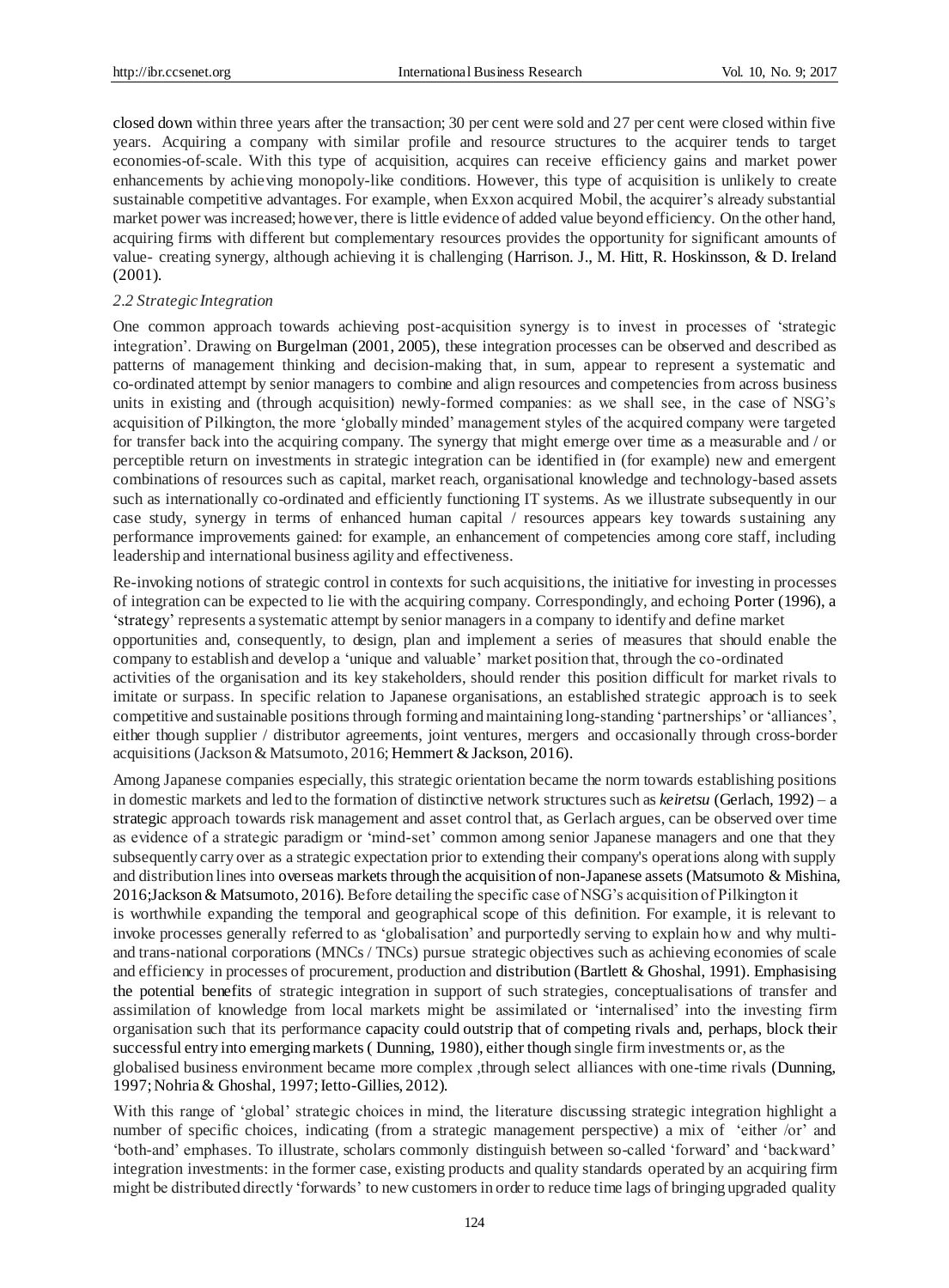and (possibly) rebranded products to market; alternatively, the acquiring firm might delay market penetration in order to ascertain and communicate market-specific information 'backwards' into existing production processes the new target customer expectations and as a consequence adjust the quality and (possibly) price of their products for distribution in newly accessed market (Casson, 1982). A further mix of strategic integration choices appear to senior managers, who frame their company's response to globalisation using transaction cost theory and related approaches. Here the directional emphasis of integration investments can be identified as 'horizontal', whereby firms seek to control the procurement, production and distribution costs underlying their business performance by owning the business units that provide theirs value-adding activities. For contrast, so-called ' vertical' integration investments target control of markets consistent with a firm's existing products and cost structures: for example, by establishing or maintaining monopolies of supply in response to demand and / or using the threat of penalties to distributors who might be inclined to supply local markets on a more independent cost-structure and demand-supply basis (Caves, 1982, 1996). Such iterations of internationalisation theory in response to the purported 'globalisation' of business environments remain tentative and open to critical conjecture, and not least with a view to the rapid advances in communication and supply chain technologies (Ietto-Gillies, 2012). Nonetheless, they appear in essence to remain influential in international business research and, by extension, in practices informing international management education: for example, in the design and teaching of business case studies. As a consequence, these sources of influence appear to further feed the 'internal' versus 'external' control mind-set of managers: to illustrate, by bestowing further credibility to mantras linking 'measure – control - manage' and which arguably continue to lead senior managers across international borders to assume that 'if we acquire the assets then we control the assets and as a consequence can effectively manage the risks specific to taking exposed ownership (post-acquisition) positions across rapidly evolving global markets' (Mintzberg, 2005).Past research shows that similarity across two business offers acquires the potential for improved profitability through high integration (Zaheer, Castaner & Souder, 2011). The specific benefits from integrating similar business - that is, targeting economies-of-scale benefits - are gained by eliminating of redundant or duplicated activities and by sharing or transferring resources across the combined company (Capron, 1999). On the other hand, (Datta & Grant, 1990) find that "lower levels of autonomy can be expected" in acquisitions featuring similarity. The reason is that giving autonomy to similar target managers tends to resist the changes required by consolidation such as loss of resources under their control and thus power and prestige. In our case study, we detail how senior managers at NSG have tried to integrate Pilkington business and human resource management systems along with leadership thinking in the post-acquisition phase, initially without much apparent success but, ultimately, with such evident success that shareholders who have waited patiently over years for a real financial return on their investments are beginning to reap substantial gains.

#### *2.3 Acquisitions Sourced in Japan*

In this article we emphasise M&A activity sourced in Japan as 'cross-border'. This is because of the distinctive geographical and institutional contexts for the development of Japanese business practices and management styles (Jackson & Matsumoto, 2016; Jackson, 2016). Indeed, it is possible to argue that the relative success and – as we discuss consequently – failure of cross-border investments sourced in Japan might be traced back to the distinctive patterns of institutional embeddedness evident in the decisions made by senior managers in Japanese companies when compared to their Western and East Asian counterparts (Hemmert & Jackson, 2016; Jackson & Matsumoto, 2016).

Correspondingly, one important factor that gives context to the case study presented in this article is that company-company acquisitions in Japanese domestic markets are and remain – by international comparisons relatively few. According to Sugiyama (2013), during the industrial and economic 'boom' years of the 1980s to the 1990s Japanese companies tended to view the acquisition of other Japanese companies as a strategic opportunity to improve their speed of technology development and innovation, assuming that for cultural, structural or other company-specific resource reasons the existing 'in-house' capabilities appeared lacking. Correspondingly, large-scale M&A activities in Japan have tended to be concentrated in technology-based and research-intensive industries and sectors within Japan: for example, the Konica Minolta (2003) merger in precision electronics and the Daiichi-Sankyo (2005) in pharmaceuticals. Another sector worthy of mention here is the retail sector, notably in cases where department stores and carriers of domestic and (today) international brand names merge in order to respond to sluggish consumer markets. Examples include the 2008 merger between *Mitsukoshi* Department Store (founded in 1673) and *Isetan* (founded in 1886).

This traditional and (by global comparison) markedly incremental approach to acquisitions in domestic markets in Japan appears to extend to overseas markets for M&A activities: for example, Takeda bought its international joint venture (IJV) with Abbot Laboratories in 2008. Conversely, the few examples of inward FDI to Japan in the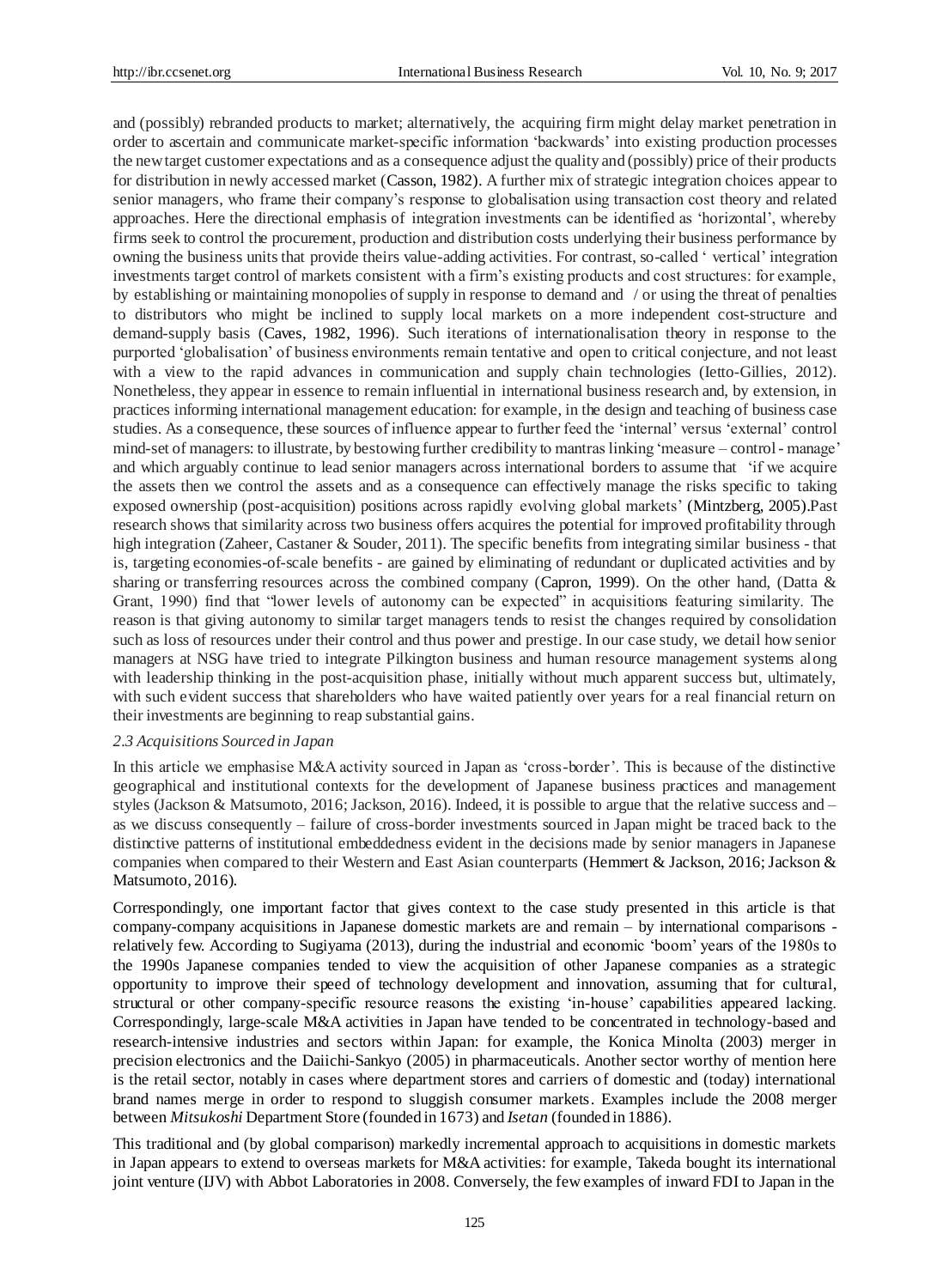form of M&As indicate similar patterns of flow: for example, in 2014 Roche, a Swiss pharmaceutical company, developed on a previously established investment and a controlling stake in Chugai (Japan), thereby making headlines in the business media as one of the smoothest and most enduringly successful cross-border acquisitions (Herbes, 2016). Echoing Japan-specific research by Pucik (2008), the Roche-Chugai acquisition remains a relatively rare example of cross-border acquisition success in large part because each side shared a sense of urgency in creating and communicating a shared vision and furthermore by maintaining the positive momentum that initial negotiations towards some form of cross-border business alliance and collaboration had heralded.

As highlighted previously, one commonly applied measure of positive business performance during the post-acquisition phase is 'synergy' Echoing Goold and Campbell (1998), the term 'synergy' derives from a Greek word *synergos,* which can be rendered in English as 'working together'. In Japanese, the term 'synergy' commonly appears as シナジー (*shi-nah-djee*). In both English and Japanese 'synergy' explains how formerly separate entities can combine and function together such that they create more value to and for themselves in comparison to when each entity functioned independently. In general business terms, an acquiring entity pays a premium for the control stake it invests in a target entity in order to create future value by combining two operations. To illustrate, when Renault invested in Nissan in 1999 and gradually turned Nissan`s business performance around, senior Renault managers – under the leadership of Carlos Ghosn - emphasized that one major success factor would be the synergy they created by combining purchasing and product development operations (Nissan, 2016).

In terms specific to Japan, 'strategic integration' describes a managed and systematic process whereby two or more companies by design and intent become 'bound' to each other (Pucik et. al., 2011). In this sense, the context for attempting to achieve synergies might be conceptualised a 'newly formed company', implying that two companies prior to the acquisition operated independently of and perhaps in competition to each other. This newly formed post-acquisition entity might appear more established - and this to both insiders and outsiders when the legal, technical, economic and physical / geographical boundaries that defined each company prior to the acquisition are redrawn, dismantled, or merged. Correspondingly, investors and other stakeholders to the formation of the 'new' company are likely to perceive and / or calculate the relative 'success' or 'failure' of the acquisition in response to how the newly formed company appears to perform: for example, whether the potential assets and, by extension, sources of synergy that defined each pre-acquisition company are being integrated in a manner that expresses strategic concordance as opposed to strategic disharmony or discordance.

Pucik et. al. (2011) offer in-depth research into M&A activities among Japanese companies and conclude that stakeholder perceptions / assessments of 'success' appear to be contingent on what expectations each side set for the investment. As an expression of 'strategic intent', the expectations might be communicated in an explicit manner: for example, in the form of a written agreement or contract defining the terms and conditions for integration during the pre-, during and post-acquisition processes and specifying clear timelines and milestones of progress towards synergy. These written statements or reports feed into the interpretations of business analysts and other IB 'experts' – a key source of data used in designing our case study. Alternatively, and perhaps inevitably given the complexity of the acquisition and integration processes, such expectations and expressions of strategic intent might occur implicitly and / or on an *ad hoc* basis: in other words, the strategic intent of each participant in the acquisition and related integration processes might evolve and, at critical moments, remain under- or even un-stated. This tendency that might at critical moments lead to ambiguity, misinterpretation, misunderstanding, frustration, and consequently disrupt and threaten the success of the strategic integration processes and of the cross-border acquisition as an investment (Marsh, Mercer and Kroll, 2008).

Recognizing such threats to intended or expected international business performance, there is an established body of research suggesting that members of nationally defined societal-cultures tend to express their responses to complexity using different styles of communication. To illustrate, Hall (1976) distinguishes between so-called 'high' and 'low context' communication cultures. In 'high context' cultures people tend to understate their observations and emotions: the meaning relevant towards making sense of a current situation is assumed to be 'in the person' as opposed to 'read' in detail from the person's visible behaviour. In contrast, people in 'low context' cultures tend to prefer information to be made explicit and shared as a common point of reference rather than 'private' to individual interpretation. In Hall's analysis, Japanese people tend to prefer high context styles of communication: each person should understand what needs to be said or left unsaid by their recognition of the social and communication context. In contrast, people in low context cultures such as Germany or North America tend to expect other people to 'speak their mind' in order to reduce ambiguity and / or avoid misunderstanding. Echoing earlier discussion of M&A 'control', the extent to which a transaction referred to in explicit terms as a 'merger' might be recognised subsequently as an 'acquisition' in terms of the unspoken strategic intent of the acquirer – a factor 9as we shall see) in how managers NSG sought to present themselves as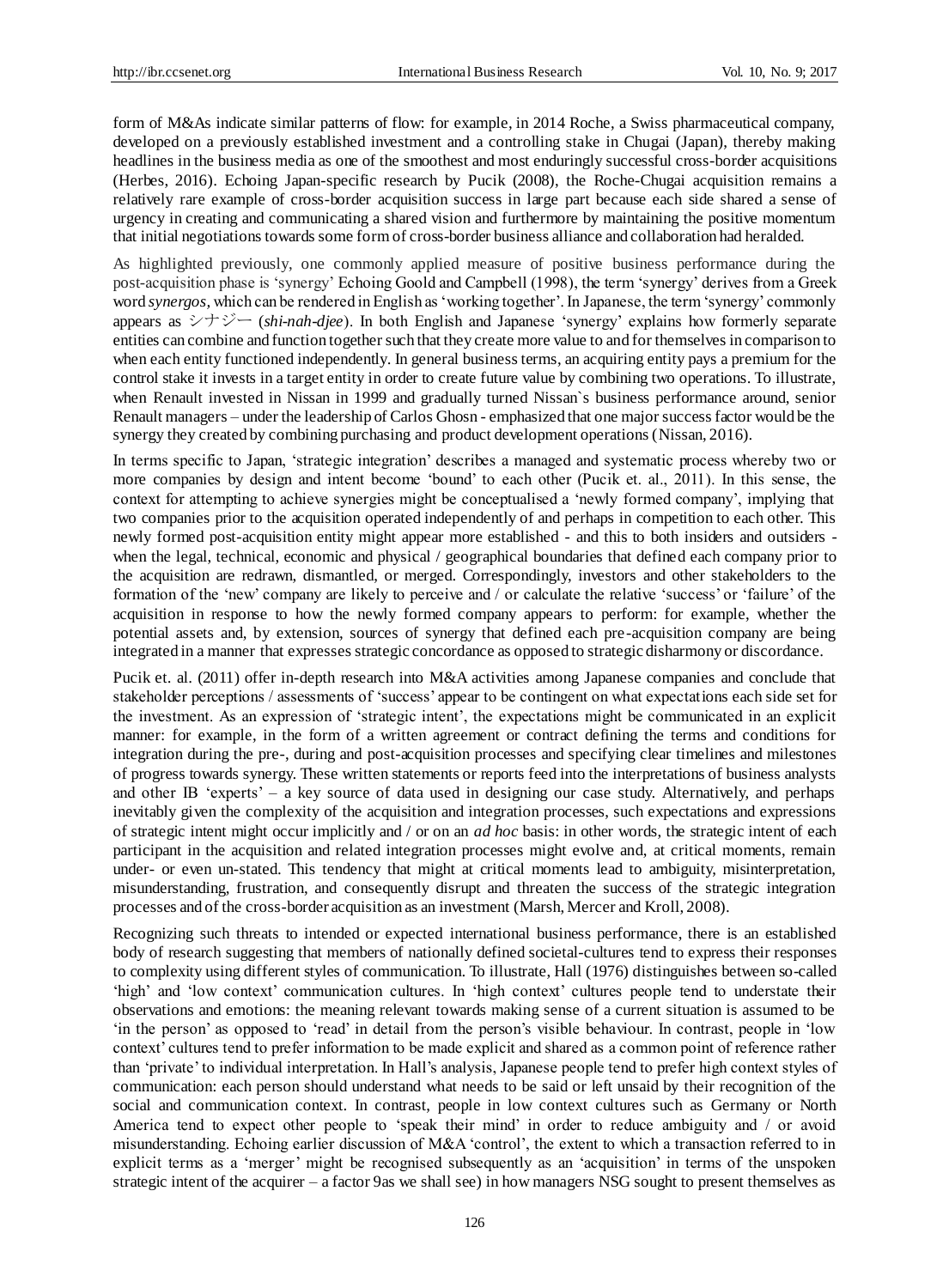equal partners' to managers in a company they had just acquired and strategically (legally/financially) controlled.

In contexts for international management education, one vivid illustration of senior management failure clearly to express 'strategic intent' remains the espoused 'merger between equals' and subsequent (and spectacular!) failure of the Daimler-Chrysler 'marriage' (Watkins, 2007). A parallel example among senior Japanese managers is the acquisition of US-based tyre-maker Firestone by Japan's Bridgestone in the late 1990s. Firestone was bankrupt; the Japanese investors had decided to adopt a twenty-year timeline for synergy and thus refrained from making radical changes to the acquired company – perhaps out of a wish to 'demonstrate respect' (Pucik et. al., 2011; Pucik, 2008) and, as we later suggest, as an expression of 'patient capital' that appears distinctive to Japanese investors (Jackson & Matsumoto, 2016). According to Pucik et. al. (2011), 'talented' managers at Firestone who had welcomed the acquisition as an opportunity to improve the working culture and business performance began to leave the new company 'in droves'. As we illustrate in the case study, senior managers at NSG made strenuous efforts top both identify and retain the 'talent' they acquired with Pilkington and, as a form of reverse integration, radically adapt their own 'talent management' policies and practices during the post-acquisition period – one factor, we suggest, for their ultimate business success.

#### **3. Methodology**

The ontological position adopted as a premise for this article is that the reality of organisational development can be observed and described using publicly available sources of business data, comparing these observations and descriptions iteratively and critically with coded testimony from semi-structured interviews with key participants during the acquisition and post-acquisition / strategic integration processes.

### *3.1 Research Questions*

Against this background of IB practice and research presented thus far, this article is designed to address to two main research questions:

**RQ#1**: What discernible patterns of strategic integration appear relevant towards explaining both the initial 'failure' and the subsequent 'success' in achieving synergy at NSG-Pilkington?

**RQ#2**: To what extent might the discernible patterns of strategic integration towards achieving synergy in the case of NSG-Pilkington be identified as distinctly Japanese in origin and type?

As will become clear in the 'Discussion' section of this article, one test of validity for answers we can draw from the NSG-Pilkington case study in response to these two questions will be the extent to which they appear generalisable to broader contexts for IB practice and research.

#### *3.2 Methods*

In addition to the review of IB literature presented above, the case of NSG-Pilkington forming the core of this article has been generated using sources such as firm reports and business analyses (in English and in Japanese), on-going interviews and conversations with senior managers at NSG, Pilkington and the (now) NSG-Pilkington Group along with evidence we have gleaned in our professional lives working with managers and business analysts in Japan and in the UK, including senior managers at both NSG and Pilkington.

#### *3.3 Case Study*

The primary method chosen to address the two research questions listed above is a company-specific case study. In contexts for business research, Saunders, Lewis and Thornhill (2012) define a 'case study' as 'a research strategy that involves the empirical investigation of a particular contemporary phenomenon within its real-life context, using multiple sources or evidence'. Interestingly, Richard Yin – a prominent expert in using case studies for research -refers to the case study as a 'method', chosen in order to identify and collate from multiple sources of data (Yin, 2014). According to Yin (2004), using case study research designs is distinctive in that the researcher is commonly challenged to analyse or, at least, organise data as they are gathered. In response to this challenge the onus is on researchers to control repeatedly for research and data bias: for example, in the design of the questions being asked and the observations selected for analysis – a caution holds true for any design and engagement in 'real world' research (Robson, 2002). By developing the case study longitudinally over a period of eleven years, we have been able to examine long term post acquisition performance rather than focusing on immediate impact of deal announcement in share price, since expected synergy is assessed to have been achieved as a strategic objective by years of effort by senior managers (initially) in the acquiring company and – through time – by managers across in the newly formed company. Adopting a longitudinal approach has also allowed us to 'repair' and clarify distortions caused by (inevitable) researcher and respondent biases.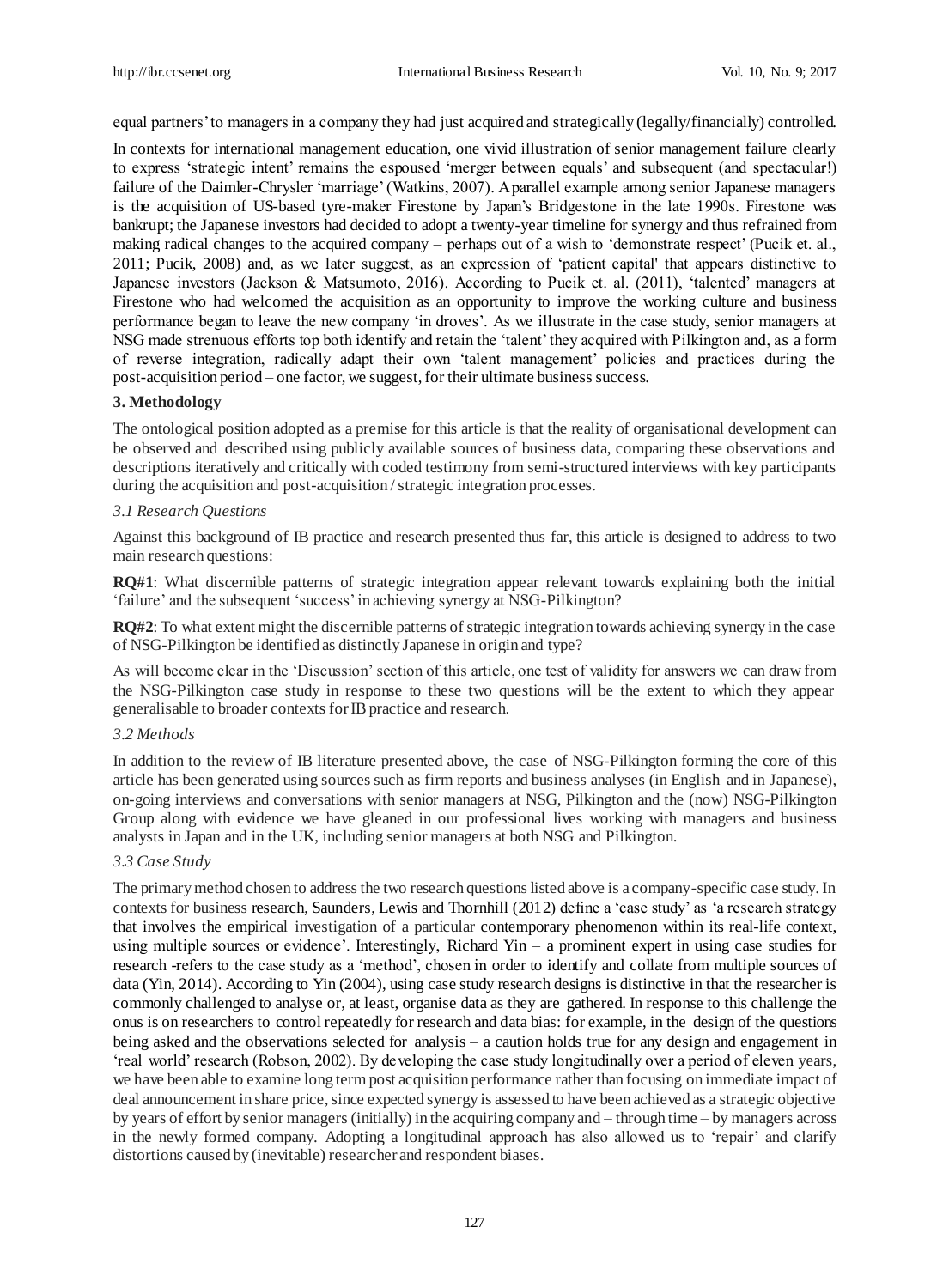### *3.4 Semi-structured Interviews*

Semi-structured interviews were conducted successively with senior managers at NSG and Pilkington in the UK and in Japan – and in English and in Japanese – during the period 2014 to 2016. Coding for the interviews was adopted from various models of strategic integration, and primarily from Beer, Eiesenstat and Spector (1990). The four-phase approach conceptualised in this model was adapted to include emphases to the identification and retention of 'talent' (Jackson, 2011). This was in order to accommodate the espoused strategic intent among senior managers at NSG to target the adoption of Pilkington's 'talent management' policies as a benefit leading to synergy during the strategic integration process.

# *3.5 Research Reliability and Validity*

In combination with the other sources of data used to develop the case study, Correspondingly, we claim to have achieved 'real world' insights into how post-acquisition investments in investment towards achieving synergy at NSG-Pilkington acquisition have evolved through boundaries periods of time and international business 'space' (Yin, 2004; Kurihara, 2006). While accepting the inevitable threats to the validity and reliability of data generated through case study research in terms (for example) of selective and cognitive bias on the part of researchers and participants, the choice of case study as a primary research method in respect of NSG-Pilkington benefits from a systematic, multi-perspective, triangulated and critical interaction within spaces and across time periods defined dynamically and longitudinally, thereby corresponding to the 'real world' experiences of IB practitioners in a publicly listed company.

### *3.6 Research Ethics*

The quantitative data used to develop the case study are publicly available; as illustrate din the Figures and Tables informing the case study, interpretations of these data by business analysts have been adopted and amalgamated without distortion. The qualitative data generated by the semi-structured interviews were summarised, coded and shared with the respondents for comment before being used in this article. The comments of senor managers at NSG, Pilkington and NSG-Pilkington were anonymised before being aggregated. The role adopted by the co-authors of this article were defined explicitly and according to time, place and purpose as 'visitor' (observer), 'researcher', and (when requested by respondents) as 'consultant'.

# **4. Case Study**

In May 2016 Nippon Sheet Glass (NSG), one of the world largest suppliers of industrial flat glass, announced that they ended its fiscal year (FY) 2015-16 with net loss of JPY 49.5 billion (USD 495 million) (NSG, 2016). In contrast, the financial situation in the months leading to the commencement of FY 2017-18 suggests a much more positive picture, with dividends prepared to be paid out to investors and global sales and market share to increase dramatically (Nikkei, 2017; Financial Times, 2017). This case study illustrates how this business turnaround has been achieved.

### *4.1 Business Performance*

The loss reported at the end of FY 2015 was the sixth time that NSG disappointed its shareholders by reporting net loss since NSG purchased Pilkington in 2006 (See Figure 1). Although NSG`s management explained that slowdowns in the economies of emerging markets such as China, Vietnam, Russia and Brazil caused the downturn of business performance, one of NSG's main rivals, Asahi Glass, reported net profits of JPY 42.9 billion (USD 429 million) while Central Glass reported a net profit of JPY 10.1 billion (USD 101 million) in 2015. NSG's continuing poor performance could not therefore be explained solely by reference to external economic strategic environments define the industrial glass production sector. In fact, one of the reasons NSG decided to acquire Pilkington was to overtake its competitor, Asahi Glass – currently the world's largest sheet glass supplier, especially to automotive manufacturers. Asahi Glass grew its overseas business by acquisitions: for example, becoming a 100 per cent shareholder of Belgium's Glaverbel S.A. in 2002 – a move that gave Asahi Glass control over plants in Belgium, The Netherlands, Czech Republic, France and Italy. The revenue was Euro 1.7billion at the transaction. Whereas NSG has continued to struggle to improve performance even 10 years after the Pilkington acquisition, Asahi Glass has achieved consistent profit growth, even during the global financial crisis since its acquisition of Glaverbel (See Figure1). NSG's relatively poor business performance appears to lie inside the firm; notably, the failure to generate synergy from Pilkington acquisition.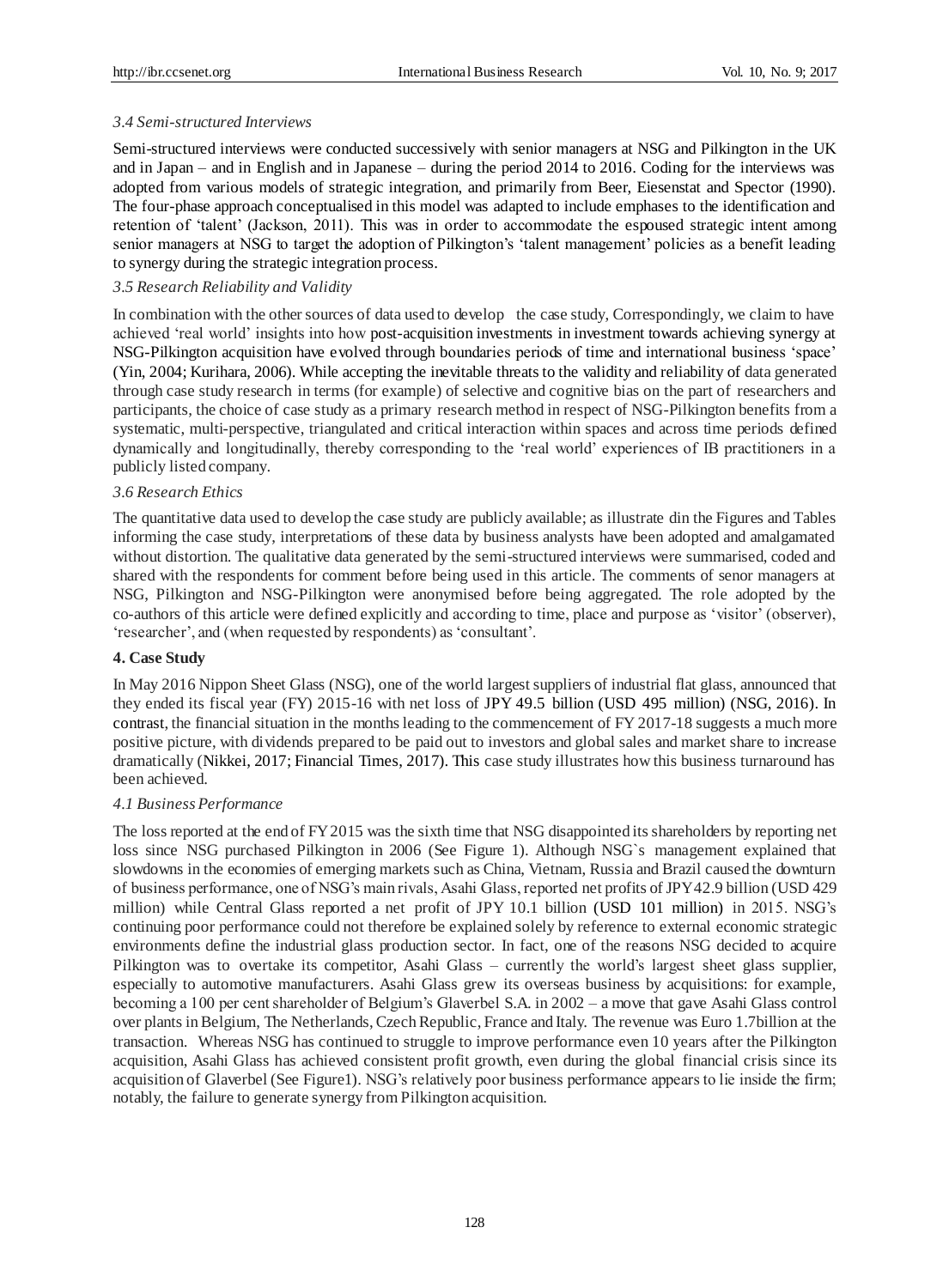



Figure 1. Comparative trend of net profit 2000-2015 NSG and Asahi Glass (Source NSG and Asahi Glass Securities Reports)

#### *4.2 Strategy*

The JPY 616 billion (USD 6.16 billion) acquisition of Pilkington by NSG was seen as a touchstone for a Japanese firm's entry into the global market; notably, because Pilkington's sales volume at that time was more than double that of NSG. Thus, the acquisition can thus be seen as a case of 'the smaller swallowing the bigger'. NSG had already made a ten per cent capital investment in Pilkington in 2000, before raising its share to twenty per cent in 2001. NSG and Pilkington were in an affiliate relationship by the time of the acquisition in 2006, which suggests that NSG had some degree of understanding of Pilkington's core operation and their actual and potential strategic value.

According to Japanese press release of February 27, 2006 (NSG, 2006), senior mangers at NSG cited the following as key strategic motives for the acquisition: - To achieve the largest share in the global market of industrial sheet glass - To become a global player with economies-of-scale and technological fusion - To accelerate the realization of the firm's stated vision 'to be a firm with a global presence'- To make the most of the synergy effect in product development and technology in which Nippon Sheet Glass and Pilkington had accumulated expertise.

According to a financial result report for fiscal 2006, the combined NSG and Pilkington annual sales volume increased from JPY 265billion (USD 2.65 billion) in 2005 to JPY 681 billion( USD 6.81 billion) in 2006, thereby becoming equal to Asahi Glass in scale. NSG`s sales outside Japan increased from 17 per cent to 67 per cent, of which European markets accounted for 43 per cent of the total sales after the transaction (see Figures 2 and 3). On a combined basis, NSG owned 46 float lines, manufactured in 26 countries, produced 6.4 million tonnes annual output and maintained sales offices in more than 130 countries. The workforce increased to 36,000 worldwide from 12,000 before the acquisition, and the number of global subsidiaries also increased from 52 to 237. It is apparent that strategic considerations of incremental capacity and increased market share in flat glass business were paramount. In sum, extending the scale of NSG business presence was a key element towards justifying the Pilkington transaction.



Figure 2 and 3. NSG Sales by region FY 2005 and FY 2006(Source NSG securities report segment information)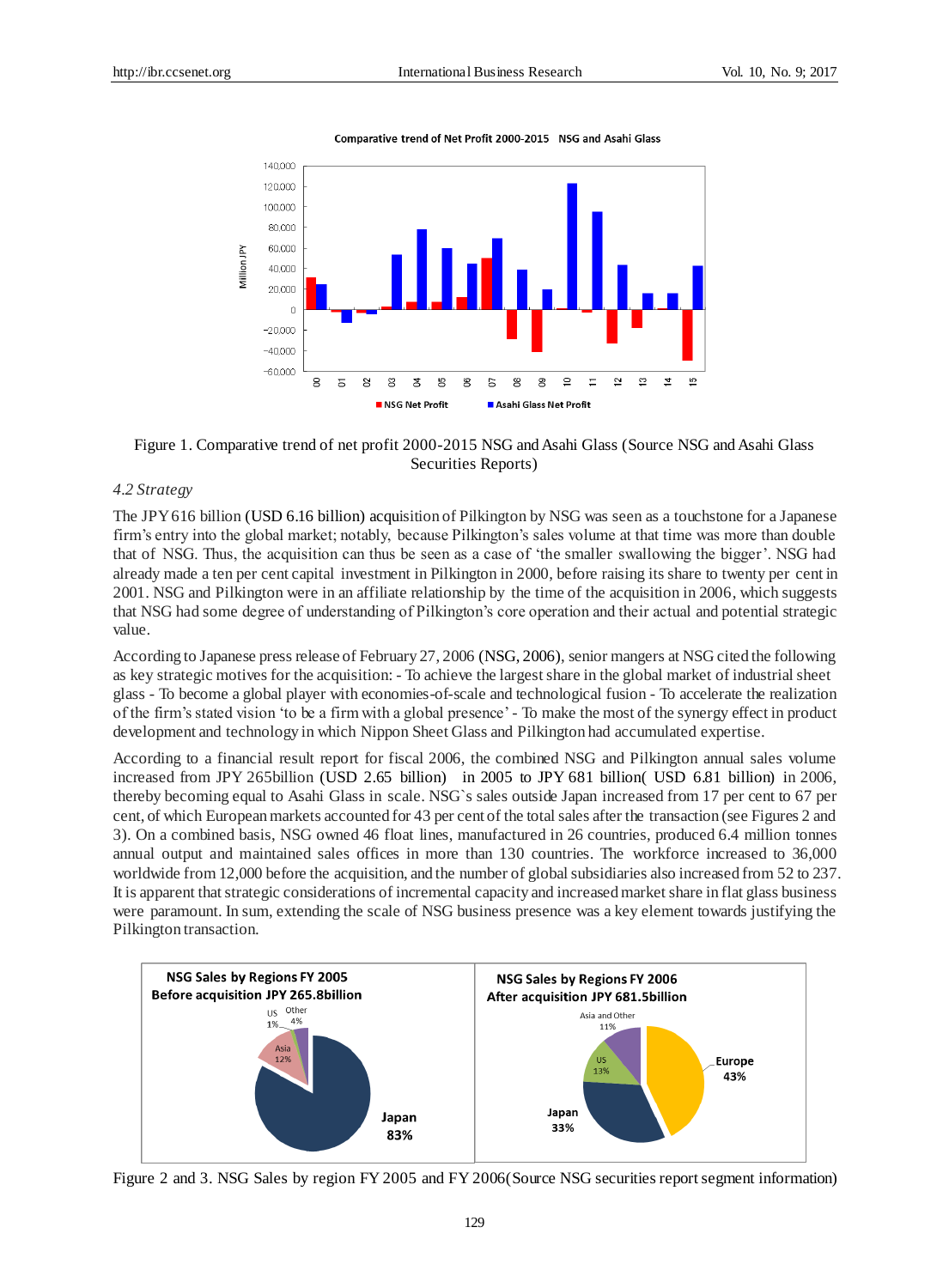Overall, NSG management was confident about post-transaction management, because there was little geographical overlap between two firms. NSG operates mainly in Japan and Pilkington has significant presence in Europe, North America and South America. In addition, NSG and Pilkington have maintained relations in the form of a technical alliance for twenty years. NSG had minority shareholdings in Pilkington since 2000. NSG believed both could run the global operation well together. As a result of the acquisition, NSG/Pilkington supplies every major automotive OEM around the world. According to the NSG`s presentation at the acquisition in 2006, they introduced their strategic rationale for NSG as follows: - Substantially to enhance geographic spread to mitigate industry cycle and generate stable earnings and cash flow.- To increase presence in emerging markets such as China, South East Asia, South America and Russia.- To distribute NSG`s value-added products outside Japan through Pilkington`s network and access to Pilkington`s European manufacturing process technology. With this complementation, NSG managers predicted to create the synergy amount of JPY10 billion (USD 100 million) in 2012 and JPY19billion (USD 190 million) in 2014. The synergy was expected to come from cost improvement by global procurement program, cross selling, and joint production investments. As a result, NSG came to acquire the second largest share in the global market of sheet glass for vehicles and construction, following Asahi Glass. Before the acquisition, more than 80 per cent of the company's sales came from the domestic market. However, after the acquisition, 40 per cent came from the European market and 30 per cent from the domestic market. This acquisition was also meant to benefit from 'buying time' in order to become a global firm by acquiring a share in a global market.

#### *4.3 Integration*

In April 2007 NSG announced a new organizational structure designed to integrate Pilkington operations. NSG explained that the objective of the first phase of the integration strategy was to achieve the establishment of an integrated Flat Glass Business, which occupies almost 90 per cent of sales and profit of the operation. NSG established a new global Flat Glass Business, which included all the activities formerly in NSG and Pilkington, the development, manufacture and sales of NSG flat glass products worldwide. A headline aspect of the restructuring saw Stuart Chambers from Pilkington becoming the Chief Executive Officer of the new global Flat Glass Business product line (see Figures 4 and 5).

The Flat Glass Business consists of a Global Building Products Business Line, which led by Stuart Chambers and a Global Automotive Business Line, led by Pat Zito, who also came from Pilkington. At the same time, a Global Headquarters (GHQ) was established by reorganizing the existing corporate staff and is to work as a head office and support function for the combined group. As we illustrate when presenting (below) testimony from interviews with NSG and Pilkington managers, the post-acquisition restructuring of NSG invited Pilkington managers to head key operations. In short, NSG and Pilkington managers started to implement a co-operative strategy towards creating synergy, as had been promised to key stakeholders (See Figures 4 and 5).



Figure 4. Organization Structure right after the transaction in 2006 (Source: NSG Press release, January 15, 2007)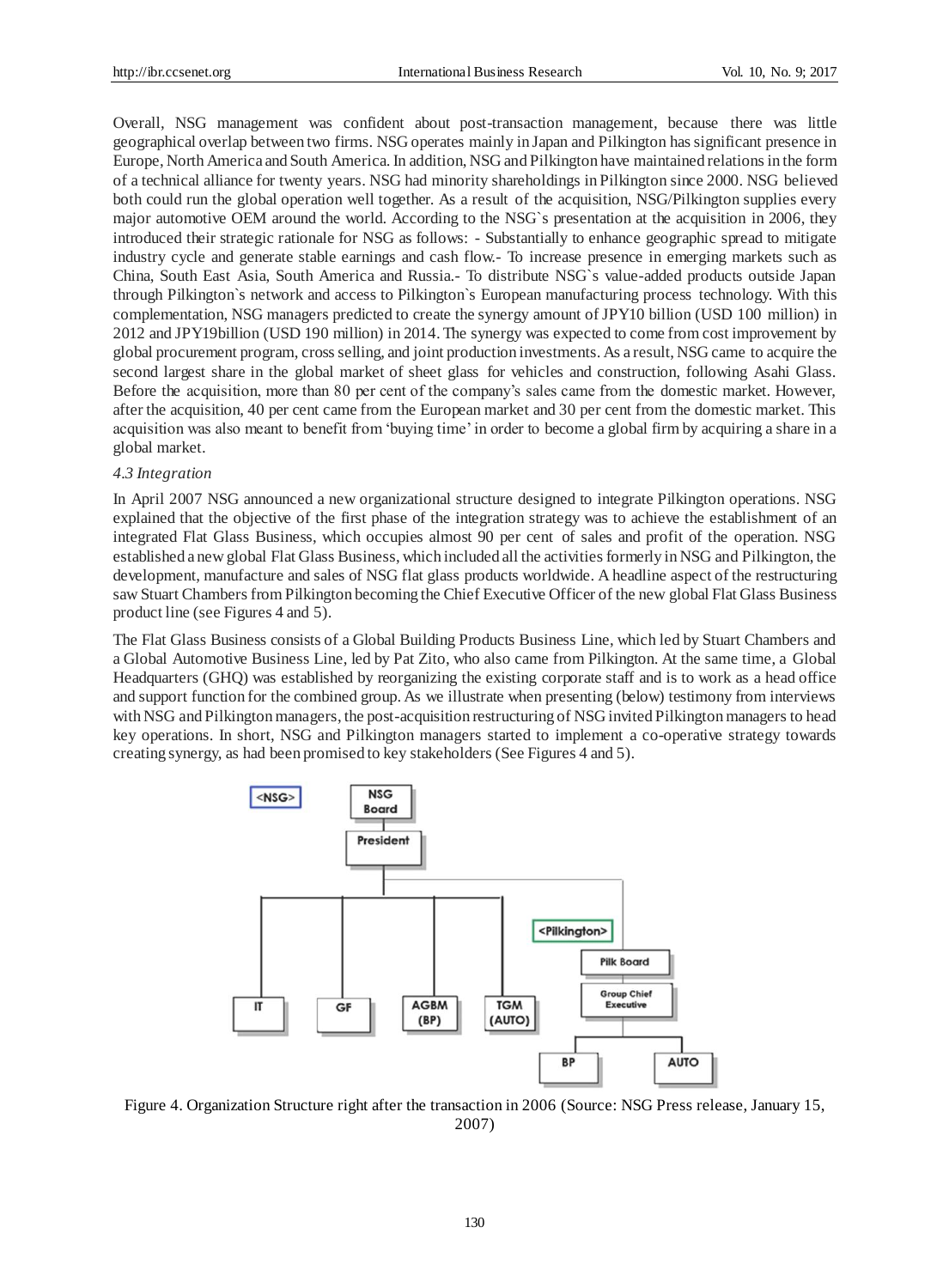

Figure 5. New organization in 2007 and following appointments (Source: NSG Press release, January 15, 2007)

*Note.* Pilkington management became a head combined Building Products and Automotive Flat Glass business in 2007. Stuart Chambers, former CEO of Pilkington became President of NSG in 2008. Pilkington management occupied half of the NSG board seats in 2008.

#### *4.4 Synergy*

Running the business turned out to be difficult after the acquisition. NSG reported an increase in income and profit in 2007, immediately after the acquisition; however, for the following two years NSG reported losses. From 2011 NSG reported a net loss for three years in a row, as production facilities and employees inherited from Pilkington became burdensome owing to the then European debt crisis. Total sales amounts of NSG decreased to JPY629billion (USD 6.29 billion) in 2015 from JPY 866 billion (USD 8.66 billion) at the peak in 2007 (see Figure 6).



#### NSG Trends of Sales 2004-2015

Nippon Sheet Glass Co., Ltd: Total Sales

Figure 6. NSG Trend of Sales 2004-2015 (Source NSG Securities Reports)

As stated previously, after the acquisition, about 40 per cent of total sheet glass sales for vehicles and construction came from the European market. However, owning a large share of a regional market makes a firm susceptible to changes in the region's business environment. Production facilities and employees obtained through the acquisition quickly became excess capacity, owing to the economic slowdown brought about by the European debt crisis. When European sales halved, NSG had to manage their resources by restructuring Pilkington. In all, 5,800 jobs were cut in 2009, followed by a further 3,500 in 2012. The expected multiplier effect and the reduction in costs failed to materialize. In addition, when a firm needs to restructure a purchased firm, the benefit of buying time disappears. Due to the insufficient operating cash flows, NSG has been constrained to make proper investment activities but had to focus on its restructuring during the last 10 years. NSG acquired the scale and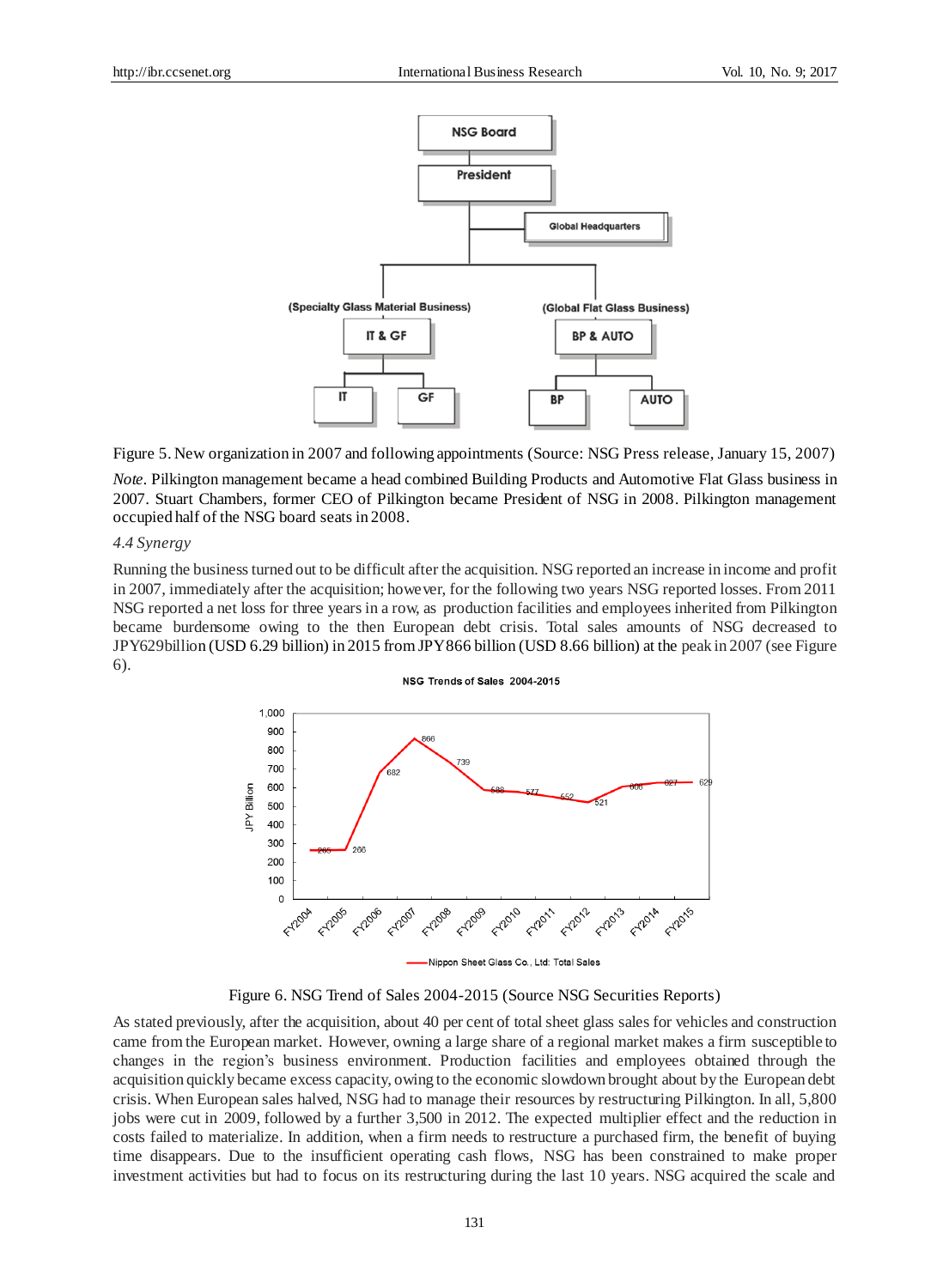global presence they wished but that actually caused a decade consecutive poor performance (see figure 7).



NSG Trend of Cash Flows 2004-2015

Figure7. NSG trend of cash flows (Source NSG Securities Reports)

In terms of the strategic integration effort, NSG tried hard to make the most of Pilkington's human resources. In 2008, two years after the acquisition, Stewart Chambers, the president of Pilkington, was appointed president-cum-CEO of Nippon Sheet Glass HQ, and tasked with transforming the firm into 'a world number one glass manufacturer' in business size and financial performance. At the time, four of the eight executive directors (excluding outside executive directors) of NSG were from Pilkington. Katsuji Fujimoto, the then President of Nippon Sheet Glass, explained that 'Nippon Sheet Glass is no longer the Japan-focused NSG of the past. It is natural to have western CEO to lead global organization' (Nikkei, 2008) However, the impact of these senior appointments did not turn out as hoped or expected. Upon assuming the position of NSG-Pilkington President Stewart Chambers replaced half the executive officers of NSG with non-Japanese appointments, and decided to reduce the firm's production capacity and number of employees. However, he then left the position within a year - reportedly for family reasons. Chambers had joined Pilkington in 1996, and served as group chief executive from 2002 to 2006. He had an impeccable business record; however, he appears not to have had much loyalty to NSG, the new owner. After Chambers, a Vice President of DuPont, an American chemical firm, was appointed as a new and second non-Japanese president. However, the new president only lasted two years.

The acquisition of Pilkington also appeared directly to damage NSG`s balance sheet. The transaction brought the firm into a highly leveraged financial position. NSG`s interest bearing debt remains around JPY 400billion (USD 400 million) and the firm had to ask its partner banks for the additional commitment line of JPY 25 billion (USD 250 million) in 2013 due to the continuing poor performance of Pilkington business. NSG`s debt/equity ratio became 4.15 times; for comparison, the Asahi Glass debt/equity ratio was only 0.43 times. NSG paid JPY 18billion USD 180 million) for interest and other debt related expense in 2015. NSG`s recent credit rating became assessed at BB+; Asahi Glass was rated A-. The NSG operation continues to be highly leveraged, which is unusual among major manufacturing firms in Japan (see Figure 8).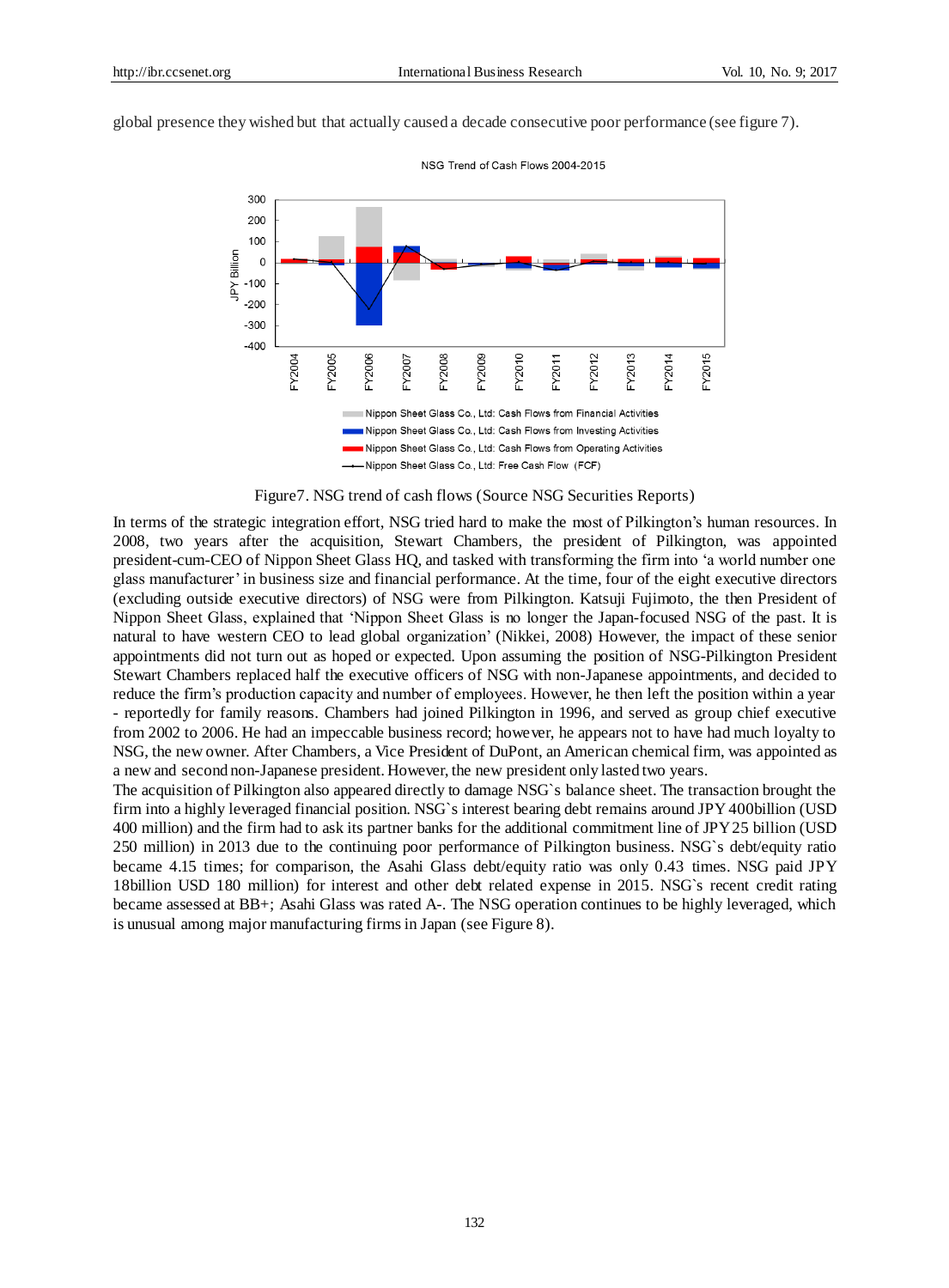NSG Trends of Leverage 2004-2015



Figure 8. NSG trends of leverage 2004-2015(Source NSG securities Reports and Asahi Glass securities Reports)

# *4.5 Talent Management*

The above description in relation to NSG-Pilkington's emerging strategy gives context to a number of human resource management (HRM) issues underpinning the relative ups and downs of the company post-acquisition business performance: specifically, in relation to achieving synergy. The testimony extracts summarised here came from semi-structured interviews with senior managers at NSG-Pilkington in addition to observations and informal conversation with managers and other key stakeholders in the strategic integration progress. The testimony is organised in 'phases'. This echoes the model proposed by Beer et. al. (1990), an established approach guiding investments in strategic integration with emphasis on HRM decisions. The emphasis on 'talent management' derives from the pilot interviews conducted with managers in order to establish a coding frame for the interview data. Verbatim comments appear between "inverted commas".

#### *Phase 1: Re-assigning roles and responsibilities relevant towards achieving synergy*

Senior managers at NSG identified themselves as expert in its domestic market and lacking of global business experience, one of the key motivations to invest in the acquisition of Pilkington, which – in their view and experience - had established a stronger global market presence than NSG had achieved. To illustrate, over the post-acquisition period, NSG moved from a market (global sales) balance of 80 per cent domestic and 20 per cent overseas before the acquisition to a balance of 20 per cent domestic and 80 per cent overseas after the acquisition. Given that this transformation formed a core objective of NSG's FDI strategy, senior managers decided at an early stage in the integration process to invite senior executives from Pilkington to the Board level at NSG headquarters in Tokyo. According to NSG managers, the ownership structure of the Japanese company allowed that these Executive Board appointments were "genuine" and "strategically influential" in the sense that they were not merely "cosmetic": in other words, NSG avoided "changing a few faces at the top" in order to give the Japanese company the appearance of "becoming more global" while resolutely remaining Japanese in its strategic orientation and behaviour.

#### *Phase 2: Coaching and training in skills and competencies relevant towards achieving synergy*

Senior NSG managers used the influx of "new faces" and "executive voices" at the Board level in order to signal that the company was becoming "more global". The demands of synergy meant that existing NSG managers needed more than "crash-courses in business English skills". Rather than investing in training for such important yet relatively narrow skill–sets, managers in the Japanese company who appeared ready to "buy into" the acquisition were invited to apply for "global leadership development programmes", where training for skills were balanced with developing competencies that should not only add synergy to the newly formed company. Under the slogan 'Every employee can be a future CEO' there was a systematic effort to "sort out the talented from the less talented" and "the committed from the less committed". Within three years, 30 per cent of senior managers at NSG had quit of been "encouraged to retire".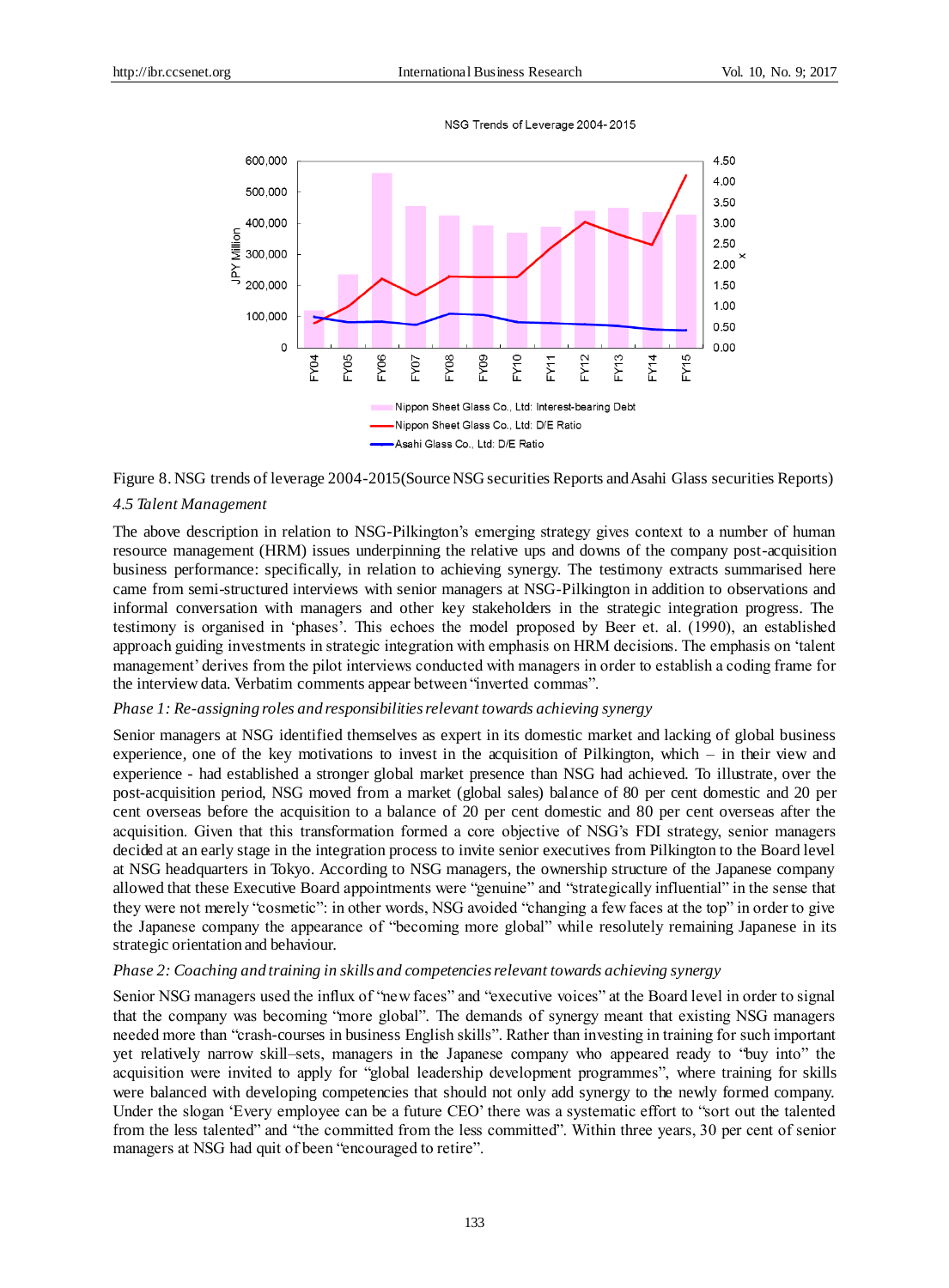## *Phase 3: Re-aligning recruitment, succession planning and rewards policies and practices relevant towards achieving synergy*

The targeted "shedding" of (mostly) older employees who appeared reluctant to develop a "global mind-set" signalled a shift in policy that challenged the traditional status of seniority in Japanese employment, whereby length of service (loyalty) might guarantee lifetime employment by one company. According to senior managers at NSG, one "excuse" commonly used to justify the sudden introduction of such (in common Japanese perception) "radical" succession planning and rewards policies and practices was to announce these as "global" human resource and talent management policies and practices that had been "inherited" from Pilkington. Being more than twice the size in terms of employee numbers than the Japanese acquirer, NSG managers argued "it would be too complex and too expensive" to attempt a transfer of Japanese-style recruitment, succession planning and rewards policies and practices in the opposite direction.

*Phase 4: Fine-tuning and formalizing new management and leadership systems relevant towards achieving synergy*

Fortunately for NSG, the competence of the senior managers and executives transferred from the UK to Japan proved to be of such quality that both internal and external stakeholders to the new company accepted as "normal" having "foreigners" in senior decision-making positions. One feature of this transformation is the observation that immediately after "the first wave of British managers" was transferred from the UK to Tokyo, NSG began recruiting a new generation of non-Japanese managers or of Japanese managers who had received business and management education overseas. To illustrate, by June 2016 - ten years after the acquisition of Pilkington - the Board of Directors of the newly formed company comprised five Japanese, one Austrian, and one German. In the assessment of NSG-Pilkington managers, this shift in company profile illustrates how the initial and then supplementary objectives of the strategic integration process appear to have been achieved and, consequently, current business success secured.

### **5. Discussion**

Having now presented a selection of case study data, we can re-invoke the first of our research questions:

What discernible patterns of strategic integration appear relevant towards explaining both the initial 'failure' and the subsequent 'success' in achieving synergy at NSG-Pilkington?

First of all we should note that the current assessment of business 'success' at NSG-Pilkington is tentative: however, in respect of restored financial health, the success is real. Correspondingly, the case study illustrate how quality of product linked to market demand and the availability of global distribution networks are key factors influencing the competitive performance of manufacturing companies regardless of business sector. NSG was big and bold enough to acquire a larger if familiar and (it appears) accommodating business rival. In strategic terms NSG's acquisition of Pilkington can be categorized as a 'roll up' type in which the acquirer seeks to consolidate business in a maturing industry, thereby seeking benefit through horizontal integration with the objective of reducing operations and transaction costs. The acquirer integrates business they bought into an existing model, and then sheds what are assessed to be redundant resources. By using the target`s resources, the scale economics drives down operating fix costs and that (in theory) boost business performance.

However, the synergy model NSG adopted was one whereby they kept Pilkington`s operation as a whole and increase its production scale as worldwide without consolidation. The primary objective of NSG management was "to be a firm with a global presence;" rather than creating financial profits by consolidating target operation at least in the short-term. As illustrated in the appointment of Pilkington executive to senior positions in Japan, NSG managers perceived complementarity opportunities by granting high levels of authority to resources already available in the acquired company. However, this approach served initially to reduce rather than enhance the value leveraging opportunities that these complementarities or similarities in company profiles might have allowed (Zaheer, et. al., 2011). Secondly, and at an initial glance, the re-structuring that ensued within the newly formed NSG-Pilkington appears "radical", as claimed by one of the Japanese managers interviewed. In fact, NSG did not start shutting down and reducing workforce numbers until they faced financial problems in 2009. The flat glass business is cyclical; NSG completed the acquisition at the downturn of the cycle in 2006. NSG did reduce the scale of the acquired Pilkington operation: for example, the number of major float lines fell from 34 to 26. However, this leveraging process took around ten years. By international comparison this action was slow and furthermore appears a re-active move in response to poor performance rather than a pro-active decision to achieve synergy. More specifically, NSG maintains 199 subsidiaries compared to 53 before the acquisition. They have reduced total

workforce by 24 per cent since 2006, but the sales declined by 28 per cent during the same period of time (See Figure 9). This implies that the restructuring that NSG implemented has been failing to keep up with changes in the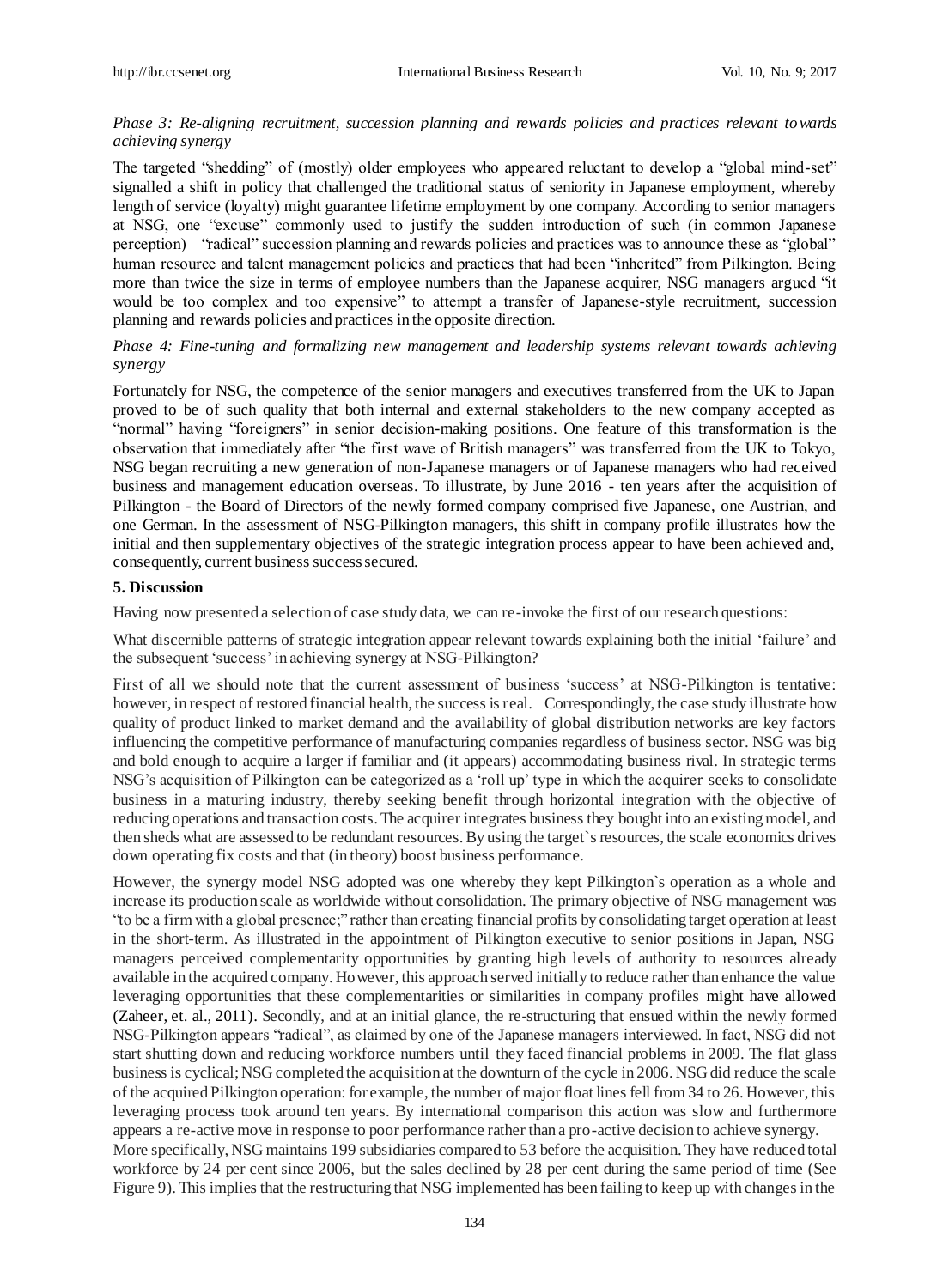external business environment, adjusting to fluctuating market demands rather than pursuing synergy. Instead, the re-structuring efforts appear to have threatened both return on assets (ROA) and return on equity (ROE) performance over recent years (see Figure 10). NSG`s economies-of-scale approach to strategic integration appears better positioned now they have acquired Pilkington's global networks. However, they have struggled to reduce operating fix costs. NSG`s 10 years post transaction performance shows that for horizontal integration type of transaction, especially in matured cyclical sector, the delay of consolidation work, in other words, retaining higher fixed cost could damage the acquirer's business in the long-term.

#### NSG headcounts 2004-2015



Nippon Sheet Glass Co., Ltd: Headcount - Year End

Figure 9. NSG headcounts 2004-2015 (Source NSG Securities Reports)

NSG Historical ROE/ROA



Figure 10. NSG ROE and ROA (Source NSG Securities Reports)

It is in recognition of this reality and threat that emphasises the strategic value of having 'patient' investors. NSG entered the acquisition process with the backing of established business networks: for example, a long-standing and mutually respecting relationship with global customers such as Toyota - a form of strategic mind-set we referred to earlier as '*keiretsu*'. Consequently, when at the transaction stage NSG claimed to be 'buying time' by acquiring Pilkington they were able to take a longer term view on integrating human, knowledge and other key strategic resources from Pilkington. Given the fact that Pilkington was so much bigger in size and international reach than NSG, the opportunity to transfer senior executives from the UK to Japan appears not only attractive and (in retrospect) almost inevitable. NSG did buy time to increase production capacities around the world by the acquisition and became a world number two player in terms of sales. However, one key objective of acquisition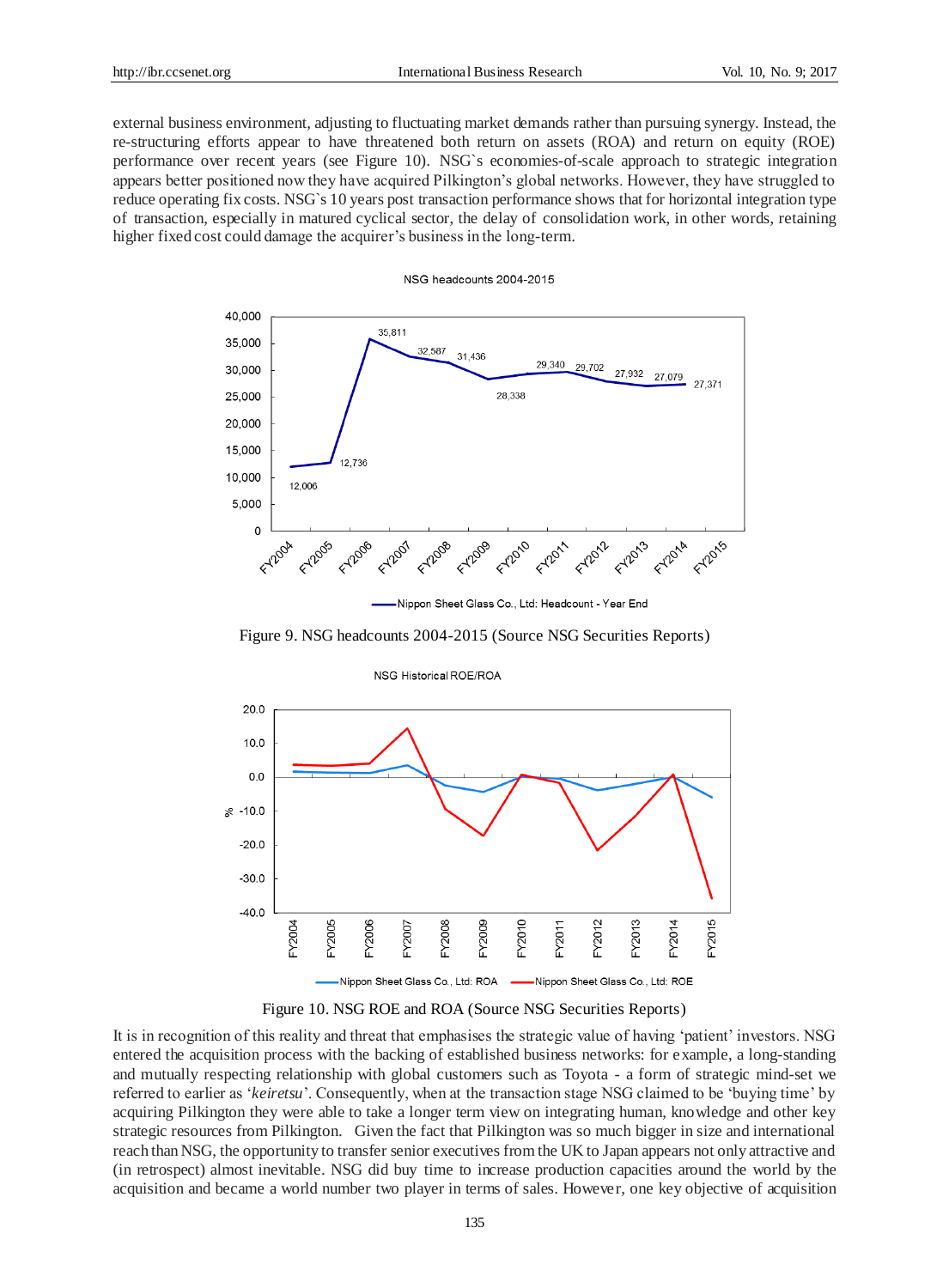investments is to deliver greater and sustainable profit growth by creating synergy shortly after the transaction, since the acquisition process itself sucks in considerable financial resources, including premium payments. It is under such conditions that the availability of 'patient capital appears to offer a key strategic advantage (Boyer, 2014; Jackson, 2016).

With hindsight, an alternative strategy towards achieving post-deal synergy would be to embark with a step-by-step approach. Here, the real meaning of 'buying time' involves identifying possibilities to accelerate profit growth through acquisition rather than merely adding assets and market share. These latter performance measures can count as 'success' for as long as the acquirer can pay what the target demands. However, such measures alone form no basis for sustainable profit growth, which depends on whether the acquirer can actually achieve synergy. Having said this, adding 'global' assets can appear attractive to a domestically-oriented company seeking to follow major customers into overseas markets: though inexperience – or venturous excitement – managers might become confused when a major competitor becomes available for sale and key investors and other stakeholders give a 'green light' to the proposed deal (Jackson & Matsumoto, 2016; Matsumoto, 2014).

Correspondingly, a fourth discussion point concerns the radical transformation of NSG's established approaches to HRM - notably, to the identification, retention and promotion of 'talent' (Jackson, 2011). It is common for overseas acquirers to rely on local managers with local knowledge – at least, in the initial stages of post-acquisition control. However, as illustrated by the aforementioned Daimler-Chrysler and Firestone-Bridgestone examples, developing a timely and consistent approach to talent management is a determining factor in its long-term effectiveness. NSG invited Stuart Chambers from Pilkington to become president of NSG headquarters in Japan; however, he resigned only one year later - in traditional contexts for Japanese business, a headline-making appointment followed by an apparently spectacular failure.

However, and as evinced in the interview testimony, senior managers at NSG were looking for an opportunity (or excuse?) to reform and (perhaps) 'rejuvenate' their HRM polices and practices, aligning them with what might be considered 'global' standards. The evidence suggests that the legacy of Stewart Chambers was positive: NSG managers to this day affirm, "Stewart-san led by example". Nonetheless, NSG decided to replace the CEO position with a 'home-grown' Japanese appointee in 2012, but a recovery in business performance remained absent. Lessons were learned. Mr Yoshikawa, who succeeded as CEO in 2012, claimed publicly that 'NSG simply did not have capability to control the larger operations like Pilkington and that caused all the poor performance in the past' (Nikkei, 2012).

#### *5.1 Success or Failure?*

According to recent M&A research specific to Japanese companies, when acquirers do not have scale advantage at the acquisition ('deal') stage, either in sales or production capacity against target, the investment is

more likely to result in failure than in success (Hemmert & Jackson, 2016; Jackson & Matsumoto, 2016; Matsumoto, 2014; Pucik et. al., 2011). To illustrate, between 1985 and 2012 a total of 51 out of 116 Japanese outbound transactions worth US\$100 million and above resulted with the acquirer exiting the purchased business with a loss. Among these 51 failed transactions, more than 60 per cent did not have scale advantage at the transaction or initial deal stage (Matsumoto, 2014).Against this background, NSG`s 'failure' to achieve synergy through the acquisition of Pilkington appears, in retrospect, inevitable. Senior NSG management appears to have bought into all the expected benefits of acquisition without paying sufficient attention to the downside of rapidly adding scale. They kept the complementation approach and allowed a higher fixed cost operation; their systematic attempts at horizontal integration in what was a highly matured global business sector required more consolidation in order to generate any real or lasting synergy. Overall, NSG appeared incapable of managing larger scale operation on an international scale and therefore had to rely on managing to specific and pre-ordained targets - as it turned out, without much success. Failure to think and act strategically beyond such targets delayed the restructuring of both the target and the parent businesses and caused consecutive losses from 2006 to 2016.

The extended 'failure' of the NSG-Pilkington acquisition served to strain the traditional 'patient capital' relations that Japanese firms commonly enjoy with their investors (Matsumoto, 2014). Investor demand for 'success' never receded between 2006 and 2016, perhaps prompting senior NSG-Pilkington managers to 'up their game in relation to strategic integration and synergy creation, thereby offering investors and other key stakeholder groups a more realistic prospect of a return on the risk of NSG's (in pure financial terms) unprecedented crossborder acquisition of Pilkington.

Consequently, and tilting the scales of performance ever more towards an assessment of 'success', NSG-Pilkington appears now in a stronger position to leverage its recently acquired global reach, not least through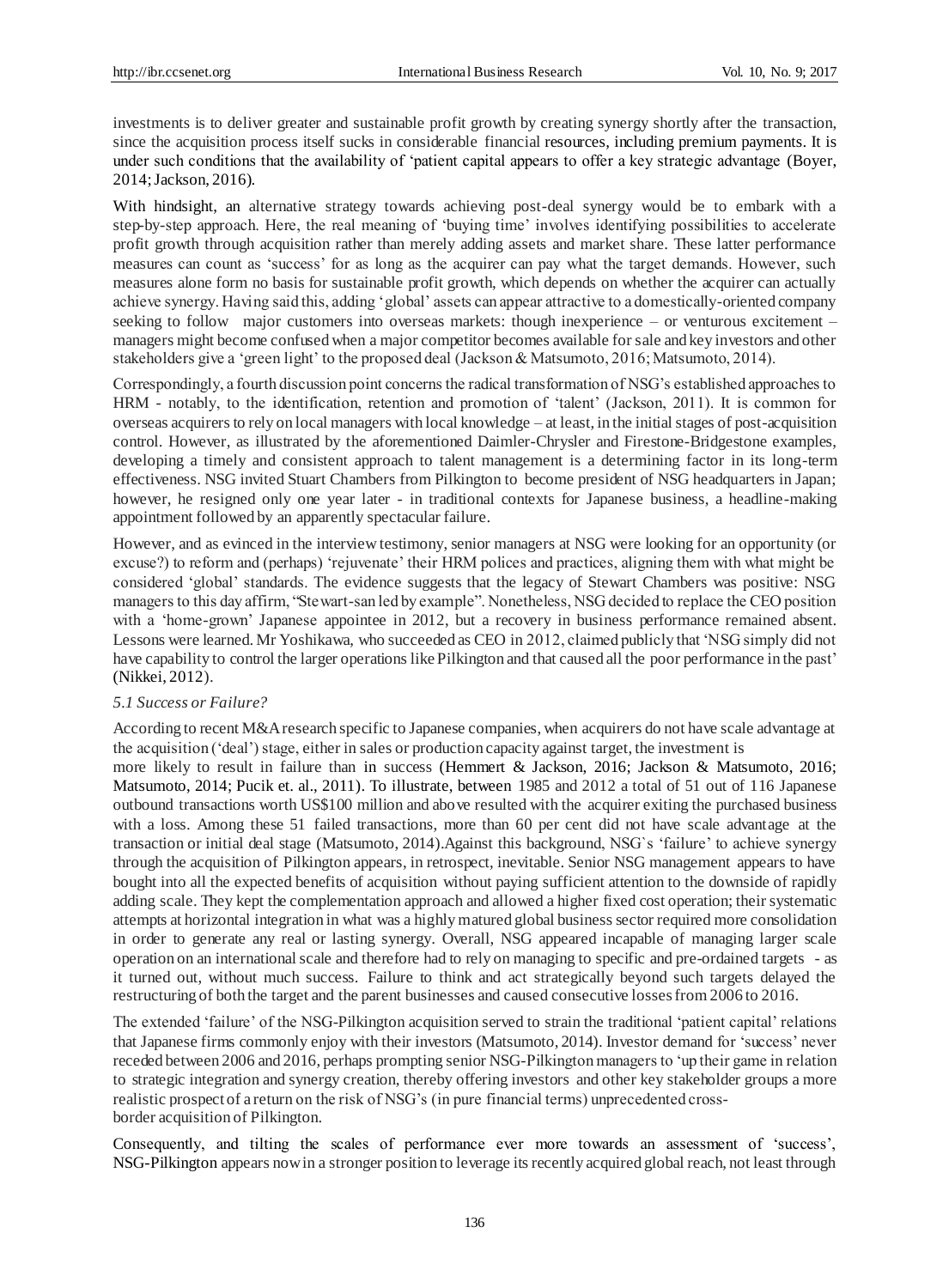a systematic process of 'globalising' its management thinking and strategic decision-making – a turnaround from which their long-time 'patient' investors appear set to benefit from.

#### **6. Implications**

Once formalised and made explicit or 'espoused' by senior managers, a 'strategy' can be visualised as a distinct social-cultural construct specific to national, regional, sectoral and organisational culture (Morgan, 1989); by extension, the formalisation and perhaps naming of a particular 'strategy' can appear as a factor determining distinctive and (from a business stakeholder perspective) patterns of strategic leadership thinking and behaviour (Schein, 1992). As such, the implementation of a strategy can be conceptualised as the expression of normative expectations that managers of particular backgrounds and ambitions will bring to any strategic investment decision, and especially under the pressure generated by a large-scale cross-border acquisition.

In the case of managers at NSG, and in relation to what we have discussed here linking strategic integration to the pursuit of synergy, we can speculate that such normative expectations coupled to the recognition of needing to satisfy key stakeholders such as NSG investors. As Pucik et. al (2011) suggest, what might be explicitly and 'officially' heralded to both external and internal stakeholder groups as a 'merger' might, in terms of financial, technological, human and other forms of strategic resource control in fact be an 'acquisition' in everything but name, and especially - as we discuss subsequently – in cases where the 'name' given to the investment derives from the Japanese (Matsumoto, 2014). One implication here for future IB researchers and practitioners is to seek clear assessments – consistently and iteratively over time – not only of a company's espoused strategy, but also of senior management's strategic intent. In contexts for IB research, this insight reflects key elements in the approach adopted in this article: for example, developing a longitudinal study, combining both emic and etic perspectives though the engagement of a joint 'insider-outsider' research team, with the foundations for research triangulated against academic, professional and practitioner inputs.

In terms of the topics that IB researchers might choose to focus on, the case study presented in this article contributes to an established body of academic and business consultancy research suggesting that 'people factors' remain key towards ensuring the success of the strategic integration process, towards reinforcing the identification and generation of synergies, and thus of securing the success of the acquisition investment overall. To illustrate, Kay and Shelton (2000) identify key factors for 'success' and (in their relative absence) 'failure' before, during and after the formal acquisition event. These factors include: effective communication; retention of influential executive level managers; retention of key talent at all management levels; effective cultural integration. Pucik et. al. (2011) offer a practical reminder that whatever is defined as the 'strategic integration' phase of the acquisition investment starts in the minds of key participants before any practical investment is made in seeking to identify and integrate assets in pursuit of synergies – a process of identification that should begin during the aforementioned due diligence phase prior to acquisition (Evans et. al., 2010).

Highlighting these two implications serve to address the second research questions that motivated this case study. For example, the aforementioned institutional anchoring or (from a research perspective) 'embeddedness' of FDI sourced in Japan might account for some of the over-optimism and under-preparedness of senior managers at NSG. However, they also account for the availability of 'patient' capital. In respect of the radical overhaul of HRM policies and practices post-acquisition, the case study encourages IB researchers and practitioners to look beyond national cultural stereotypes and engage with the commonly 'fuzzy' realities of strategic decision-making of managers whose companies face the simultaneously tempting and threatening opportunities generated by cross-border M&A activities.

With this article and the case study around which it is formed, we hope to have made some modest contribution towards promoting IB research in the field of cross-border M&As generally and of Japan-sourced FDI especially.

#### **References**

Bamford, J., Ernst, D., & Fubini, D. G. (2004). Launching a world-class joint venture. *Harvard Business Review, 82*(2), 90-100. Retrieved from https://hbr.org/2004/02/launching-a-world-class-joint-venture

- Bartlett, C. A., & Ghoshal, S. (1991). *Managing across borders: The transnational solution.* Boston, MA: Harvard Business School Press.
- Bartlett, C., & Beamish, P. (2014). *Transnational management: Text, cases & readings in cross-border Management.* New York, NY: McGraw-Hill.
- Boyer, R. (2014). Foreword: From 'Japanophilia' to indifference? Three decades of research on contemporary, Japan*.* In S. Lechevalier, & J. A. A. Stockwin (Eds.), *The great transformation of Japanese capitalism* (pp. xiii-xxv). Routledge.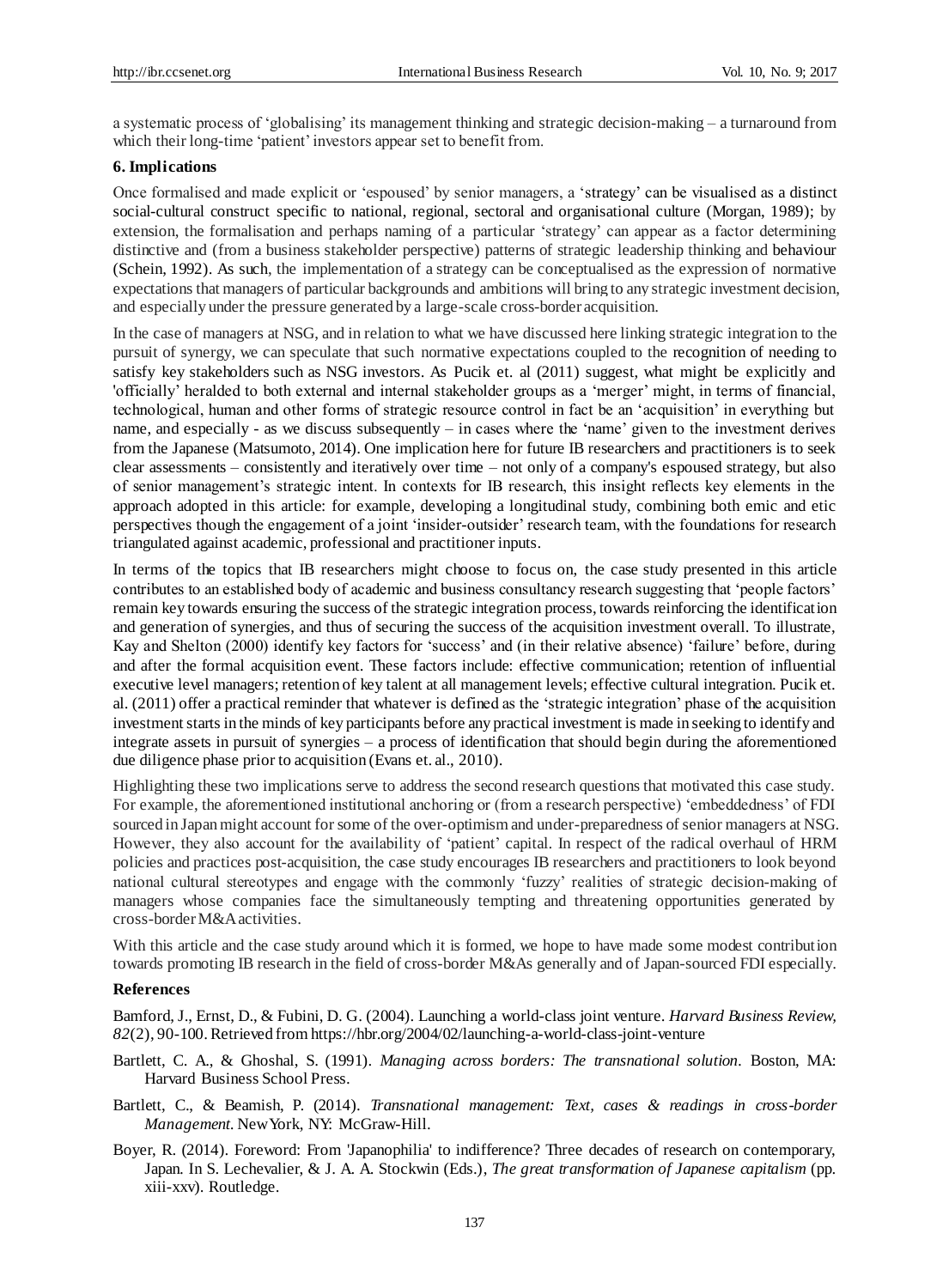- Burgelman, R. A., & Doz, Y. L. (2001, April). The power of strategic integration. *MIT Sloan Management Review, 42*(3), 28-38.
- Burgelman, R. A., & Valikangas, L. (2005). Managing internal coporate venturing cycles. *MIT Sloan Management Review, 46*(4), 26-34.
- Capron, L. (1999). The long-term performance of horizontal acquisitions. *Strategic Management Journal, 20*, 987-1018. https://doi.org/10.1002/(SICI)1097-0266(199911)20:11<987::AID-SMJ61>3.0.CO;2-B
- Cartwright, S., & Schoenberg, R. (2006). Thirty years of mergers and acquisitions research: Recent advances and future opportunities. *British Journal of Management 17*(S1-S5). https://doi.org/10.1111/j.1467-8551.2006.00475.x
- Casson, M. (1982). *The entrepreneur: An economic theory.* New Jersey: Barnes & Noble Books.
- Caves, R. E. (1996). *Multinational enterprise and economic analysis.* Cambridge, England: Cambridge University Press.
- Caves, R. W., Chirstensen, L. R., & Diewert, W. E. (1982, March). Multilateral comparisons of output, input, and productivity using superlative index numbers. *The Economic Journal, 92*(365), 73-86. https://doi.org/10.2307/2232257
- Dunning, J. H. (1979). Explaining changing patterns of international production: In defense of the eclectic theory. *Oxford Bulletin of Economics and Statistics , 41*(4), 269-295. https://doi.org/10.1111/j.1468-0084.1979.mp41004003.x
- Dunning, J. H. (1997). *Alliance Capitalism and Global Business.* London, England: Routledge. https://doi.org/10.4324/9780203279861
- Evans, P., Pucik, V., & Barsoux, J. L. (2010). *The Global Challenge: Frameworks for International Human Resource Management.* New York: McGraw-Hill.
- Financial Times. (2017). *Japan Inc's silence over Toshiba sends chill across Tokyo.* Retrieved from Financial Times: https://www.ft.com/content/cabfe9d2-4c1f-11e7-919a-1e14ce4af89b
- Gerlach, M. L. (1992). *Alliance capitalism: The social organization of Japanese business.* Berkley, CA: University of California Press.
- Goold, M., & Campbell, A. (1998). Desperately Seeking Synergy. *Harvard Business Review, 76*(5), 131-143.
- Hall, E. T. (1976). *Beyond culture.* New York, NY: Anchor Books.
- Harrison, J. S., Hitt, M. A., Hoskisson, R. E., & Ireland, R. D. (2001). Resource complementarity in business combinations: Extending the logic to organizational alliances. *Journal of Management 27*(6), 679-690. https://doi.org/10.1177/014920630102700605
- Hemmert, M., & Jackson, K. (2016). Is there an East Asian model of MNC internationalization? A comparative analysis of Japanese and Korean firms. In Fitzgerald, R., & Rowley, C. (Eds.), *Internationalization patterns and the evolution of multinational companies: Comparing Japan, Korea, China and India* (pp. 567-594). https://doi.org/10.1080/13602381.2016.1168617
- Herbes, C. (2016). M&A in Japan. In Haghirian, P. (Ed.), *Routledge Handbook of Japanese Business and Management* (pp. 75-88). Abingdon, England: Routledge.
- Hymer, S. H. (1960). *The international operations of national firms: A study of direct foreign investment.* Cambridge, MA: MIT Press.
- Ietto-Gillies, G. (2012). *Transnational corporations and international production: concepts, theories and effects.* Cheltenham: Edward Elgar Publishing.
- Jackson, K. (2011). Talent Management. In Rowley, C., & Jackson, K. (Eds.), *Human resource management: The key concepts* (pp. 206-213). Abingdon, England: Routledge.
- Jackson, K. (2017). Structures of economic growth in Asia: lessons from Japan?. Abingdon: Routledge. *Asia Pacific Business Review, 23*(3). https://doi.org/10.1080/13602381.2016.1228239
- Jackson, K., & Matsumoto, S. (2016). Business networks in Japan: the impact of exposure to overseas markets. In Nolan, J., Rowley, C., & Warner, M. (Eds.), *Business Networks in East Asian Capitalisms: Enduring Trends, Emerging Patterns.* Oxford: Chandos Publishing.
- Kay, I. T., & Shelton, M. (2000). The people problem in mergers. *McKinsey Quarterly, 4*, 29-37.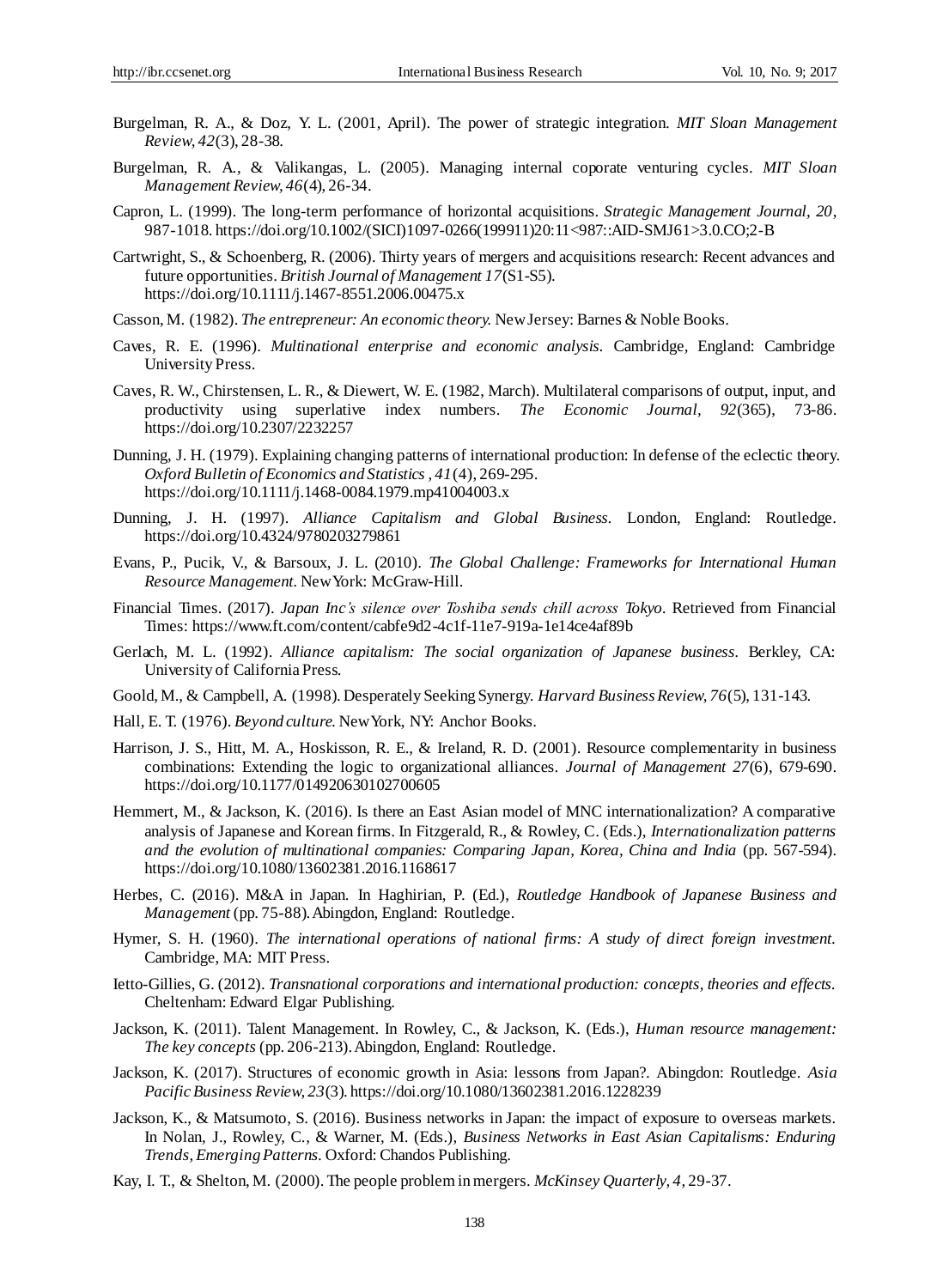Kurihara, T. (2006). *Japanese corporate transition in time and space.* New York: Palgrave Macmillan.

- Maksimovic, V., Phillips, G., & Prabhala, N. R. (2011). Post-merger restructuring and the boundaries of the firm. *Journal of Financial Economics, 102*(2), 317-343. https://doi.org/10.1016/j.jfineco.2011.05.013
- Marks, M. L., & Mirvis, P. H. (1998). *Joining forces: Making one plus one equal three in mergers, Acquisitions and alliances.* San Francisco: Jossey Bass.
- Marsh, M., & Kroll. (2008). *M&A beyond borders: Opportunities and risks.* New York: Economist Intelligence Unit. Retrieved from www.mercer.com
- Matsumoto, S. (2014). *Japanese cross-border acquisitions, the causes of failure and success.* Tokyo: Toyo Keizai.
- Matsumoto, S. (2017, June 7). Create synergy by cross-border M&A. *Nikkei Newspaper*, 28.
- Matsumoto, S., & Mishina, K. (2016). Premium for control and synergy. *Journal of Economics and Business Administration, 213*(3), 49-60.
- Mintzberg, H. (2005). *Managers not MBAs: A hard look at the soft practice of managing and management development.* Oakland, CA: Berrett-Koehler Publishers.
- Morgan, G. (1989). *Creative organization theory: A resource book.* London: SAGE Publications, Inc.
- Nikkei. (2008). NSG decided to place Pilkington chief a president.
- Nikkei. (2012). NSG president interview.
- Nikkei Asian Review. (2015). *Japanese companies' foreign acquisitions hit record 10tn Yen*. Retrieved from https://asia.nikkei.com/Business/Deals/Japanese-companies-foreign-acquisitions-hit-record-10tn-yen
- Nikkei Asian Review. (2017). *Hitachi enters Europe elevator market with UK acquisition*. Retrieved from https://asia.nikkei.com/Business/Deals/Hitachi-enters-Europe-elevator-market-with-UK-acquisition
- Nissan Motor Corporation.(2016). *Renault-Nissan Alliance delivers annual synergy target one full year ahead of*
- Nohria, N., & Ghoshal, S. (1997). *The Differentiated Network: Organizations Knowledge Flows in Multinational Corporations*. San Francisco: Jossey-Bass.
- NSG Group. (2006). NSG to proceed with recommended cash acquisition of Pilkington plc. *NSG Group Announcement 2006*. Retrieved from

http://www.nsg.com/en/media/announcements-2006/nsg-to-proceed-with-recommended-cash-acquisition-of -pilkington-plc

- NSG Group. (2016). FY2016 Full-Year Results Announcement. *NSG Group Announcement 2006*. Retrieved from
	- http://www.nsg.com/~/media/NSG/Site%20Content/ir/Financial%20Reports/AnnualResults2016\_E02.ashx
- NSG Group. (2016). Sale of Non-Current Assets and Recognition of Exceptional Gains. *NSG Group Announcement 2006*. Retrieved from

http://www.nsg.com/en/media/announcements-2016/non-current-assets-and-exceptional gains

- Porter, M. E. (1985). *Competitive advantage: Creating and sustaining superior performance*. New York: Free Press.
- Porter, M. E. (1996). What is strategy?. *Harvard Business Review, 74(*6), 61-78
- Pucik, V. (2008). Post-merger integration process in Japanese M&A: The voices from the front-line. In C. L. Cooper & S. Finkelstein (Ed.), *Advances in Mergers and Acquisitions* (Vol. 7, pp. 71-92). Cheltenham: Emerald Group Publishing Limited. https://doi.org/10.1016/s1479-361x(08)07005-1
- Pucik, V., Björkman, I., Evans, P., & Stahl, G. K. (2011). Human resource management in cross-border mergers and acquisitions. In A-W. Harzing & A. H. Pennington (Eds.), *International Human Resource Management* (pp. 119-152). London, England: SAGE Publications, Inc.
- Robson, C. (2002). *Real world research: A resource for social scientists and practitioner-researchers*. Oxford, England: Blackwell Publishers.
- Saunders, M., Lewis, P., & Thornhill, A. (2012). *Research methods for business students*. Harlow: Pearson. *schedule.* Retrieved from

https://newsroom.nissan-global.com/releases/release-2072b950833a6bd77ebcd296d50023a3-160705-02-j?l ang=ja-JP